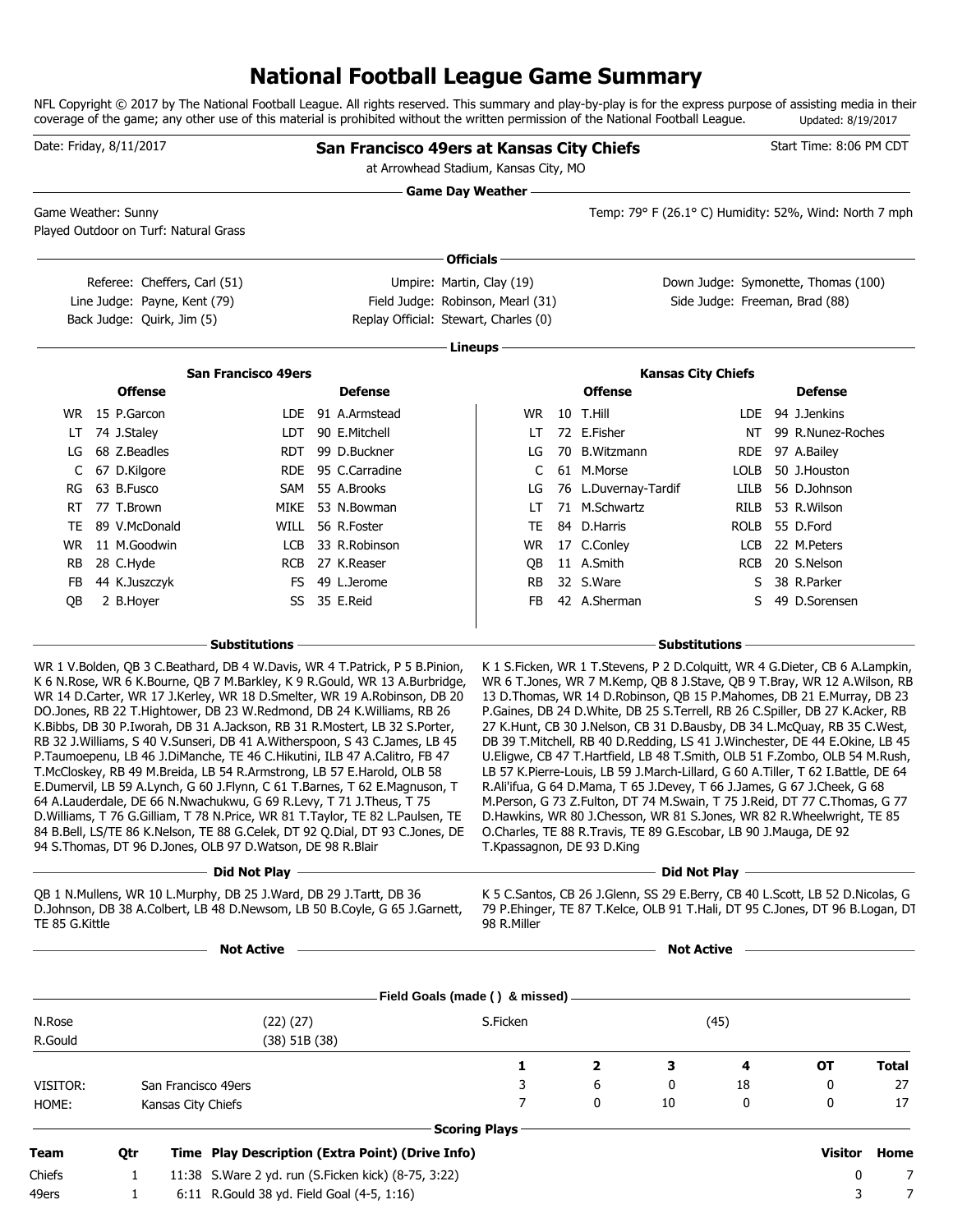## **National Football League Game Summary**

NFL Copyright © 2017 by The National Football League. All rights reserved. This summary and play-by-play is for the express purpose of assisting media in their coverage of the game; any other use of this material is prohibited without the written permission of the National Football League. Updated: 8/19/2017

| 49ers                   |   | 12:22 N.Rose 22 yd. Field Goal (13-92, 6:06)                                       |    |            |
|-------------------------|---|------------------------------------------------------------------------------------|----|------------|
| 49ers                   |   | 6:53 N.Rose 27 yd. Field Goal (8-60, 2:51)                                         | 9  |            |
| Chiefs                  |   | 10:30 S. Ficken 45 yd. Field Goal (6-36, 2:58)                                     | 9  | 10         |
| Chiefs                  |   | 6:08 M.Kemp 1 yd. pass from P.Mahomes (S.Ficken kick) (3-8, 0:54)                  |    | 17         |
| 49ers                   |   | 13:31 K.Bourne 46 yd. pass from C.Beathard (C.Beathard-K.Bourne pass) (5-67, 1:31) | 17 | 17         |
| 49ers                   |   | 10:41 T.McCloskey 2 yd. pass from C.Beathard (N.Rose kick) (5-23, 2:28)            | 24 | 17         |
| 49ers                   | 4 | 0:56 R. Gould 38 yd. Field Goal (12-72, 6:56)                                      | 27 | 17         |
| Paid Attendance: 66,706 |   |                                                                                    |    | Time: 3:10 |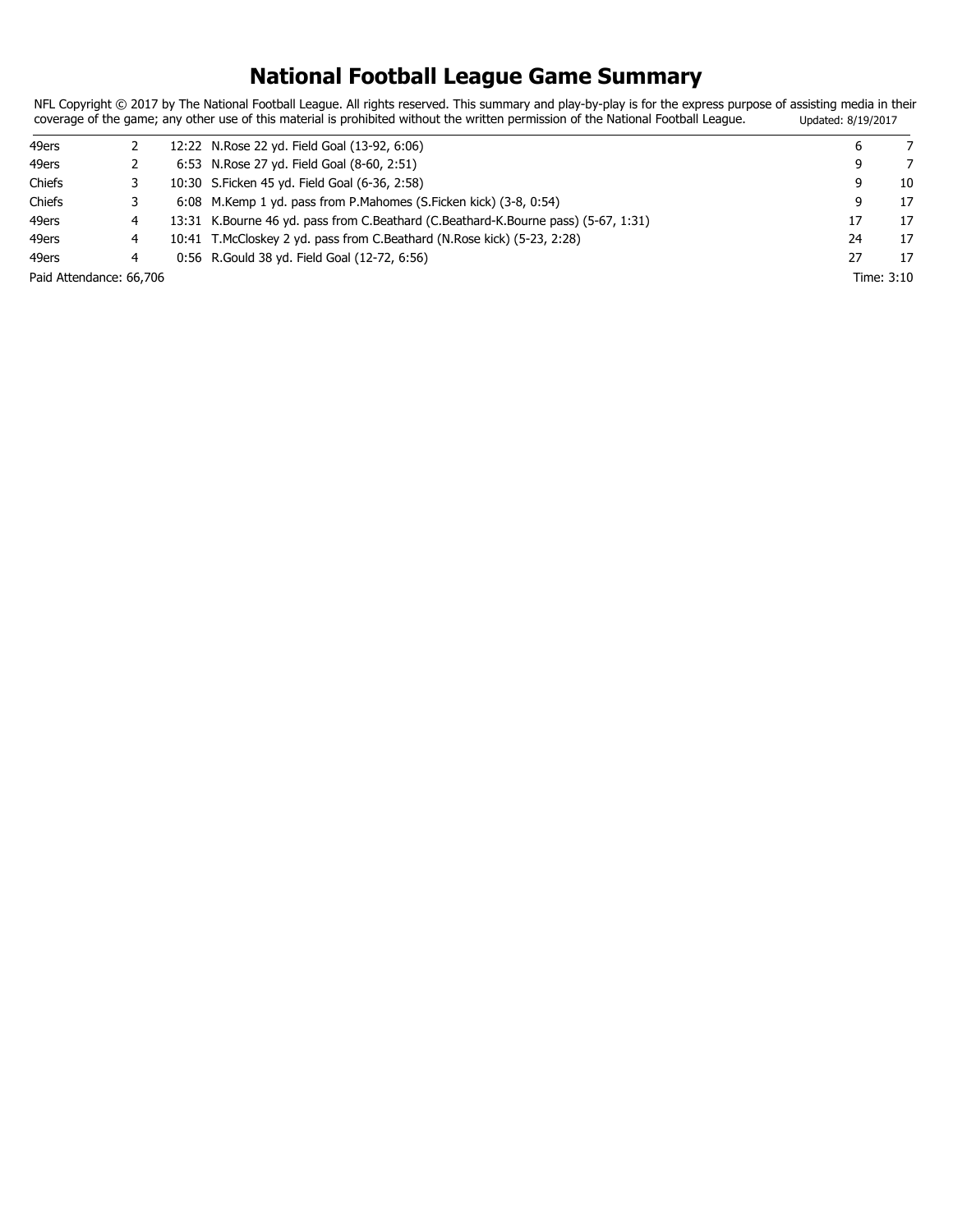# **Final Individual Statistics**

|                        | <b>San Francisco 49ers</b> |                |              |            |            |    |             |           |                        |     |                |              |              |             |             |           |
|------------------------|----------------------------|----------------|--------------|------------|------------|----|-------------|-----------|------------------------|-----|----------------|--------------|--------------|-------------|-------------|-----------|
| <b>RUSHING</b>         |                            |                | <b>ATT</b>   | <b>YDS</b> | <b>AVG</b> |    | LG          | <b>TD</b> | <b>RUSHING</b>         |     |                | <b>ATT</b>   | <b>YDS</b>   | <b>AVG</b>  | LG          | <b>TD</b> |
| R.Mostert              |                            |                | 15           | 89         | 5.9        |    | 19          | 0         | A.Smith                |     |                | 1            | 10           | 10.0        | 10          | 0         |
| J.Williams             |                            |                | 7            | 60         | 8.6        |    | 17          | 0         | C.Spiller              |     |                | 2            | 9            | 4.5         | 5           | 0         |
| M.Breida               |                            |                | 11           | 40         | 3.6        |    | 12          | 0         | C.West                 |     |                | 5            | 6            | 1.2         | 4           | 0         |
| C.Hyde                 |                            |                | 2            | 0          | 0.0        |    | 2           | 0         | S.Ware                 |     |                | 4            | 6            | 1.5         | 4           | 1         |
| C.Beathard             |                            |                | 1            | -1         | $-1.0$     |    | -1          | 0         | K.Hunt                 |     |                | 1            | 0            | 0.0         | 0           | 0         |
|                        |                            |                |              |            |            |    |             |           | M.Kemp                 |     |                | 1            | 0            | 0.0         | 0           | 0         |
| Total                  |                            |                | 36           | 188        | 5.2        |    | 19          | 0         | Total                  |     |                | 14           | 31           | 2.2         | 10          | 1         |
| <b>PASSING</b>         | ATT                        | <b>CMP</b>     | <b>YDS</b>   | SK/YD TD   |            |    | LG IN       | <b>RT</b> | <b>PASSING</b>         | ATT | <b>CMP</b>     | YDS          | <b>SK/YD</b> | TD          | LG IN       | <b>RT</b> |
| M.Barkley              | 17                         | 10             | 168          | 1/9        | 0          | 63 | 0           | 92.3      | P.Mahomes              | 9   | 7              | 49           | 1/7          | 1           | 0<br>16     | 126.4     |
| C.Beathard             | 11                         | 7              | 101          | 2/17       | 2          | 46 |             | $0$ 133.0 | T.Bray                 | 8   | 5              | 63           | 1/7          | 0           | 29<br>1     | 47.4      |
| <b>B.Hoyer</b>         | 4                          | 1              | 3            | 0/0        | 0          | 3  | 0           | 39.6      | J.Stave                | 7   | 2              | 10           | 0/0          | 0           | 8<br>0      | 39.6      |
|                        |                            |                |              |            |            |    |             |           | A.Smith                | 6   | 4              | 48           | 0/0          | 0           | 32<br>0     | 91.0      |
| Total                  | 32                         | 18             | 272          | 3/26       | 2          | 63 |             | $0$ 105.2 | Total                  | 30  | 18             | 170          | 2/14         | 1           | 32<br>1     | 72.9      |
| <b>PASS RECEIVING</b>  |                            | <b>TAR</b>     | <b>REC</b>   | <b>YDS</b> | <b>AVG</b> |    | LG          | TD        | <b>PASS RECEIVING</b>  |     | <b>TAR</b>     | <b>REC</b>   | <b>YDS</b>   | <b>AVG</b>  | LG          | TD        |
| K.Bourne               |                            | 7              | 4            | 88         | 22.0       |    | 46          | 1         | S.Ware                 |     | 4              | 3            | 20           | 6.7         | 9           | 0         |
| T.Taylor               |                            | 3              | 3            | 33         | 11.0       |    | 19          | 0         | C.Conley               |     | 2              | 2            | 46           | 23.0        | 29          | 0         |
| A.Robinson             |                            | 4              | 2            | 83         | 41.5       |    | 63          | 0         | S.Jones                |     | 2              | 2            | 13           | 6.5         | 9           | 0         |
| M.Breida               |                            | 2              | 2            | 14         | 7.0        |    | 9           | 0         | O.Charles              |     | 2              | 2            | 12           | 6.0         | 8           | 0         |
| T.McCloskey            |                            | 2              | 2            | 9          | 4.5        |    | 7           | 1         | T.Hill                 |     | 2              | 1            | 32           | 32.0        | 32          | 0         |
| D.Carter               |                            | 3              | 2            | 4          | 2.0        |    | 4           | 0         | G.Dieter               |     | 2              | 1            | 16           | 16.0        | 16          | 0         |
| G.Celek                |                            | 1              | 1            | 24         | 24.0       |    | 24          | 0         | K.Hunt                 |     | 1              | 1            | 9            | 9.0         | 9           | 0         |
| M.Goodwin              |                            | 2              | 1            | 14         | 14.0       |    | 14          | 0         | D.Robinson             |     | 1              | 1            | 7            | 7.0         | 7           | 0         |
| C.Hyde                 |                            | 1              | 1            | 3          | 3.0        |    | 3           | 0         | D.Thomas               |     | 1              | 1            | 6            | 6.0         | 6           | 0         |
| <b>B.Bell</b>          |                            | 2              | 0            | 0          | 0.0        |    | 0           | 0         | A.Sherman              |     | 1              | 1            | 3            | 3.0         | 3           | 0         |
| V.McDonald             |                            | 1              | 0            | 0          | 0.0        |    | 0           | 0         | R.Travis               |     | 1              | 1            | 3            | 3.0         | 3           | 0         |
| D.Smelter              |                            | 1              | 0            | 0          | 0.0        |    | 0           | 0         | C.Spiller              |     | 1              | 1            | 2            | 2.0         | 2           | 0         |
| J.Williams             |                            | 1              | 0            | 0          | 0.0        |    | 0           | 0         | M.Kemp                 |     | 2              | 1            | 1            | 1.0         | 1           | 1         |
| P.Garcon               |                            | 1              | 0            | 0          | 0.0        |    | 0           | 0         | D.Harris               |     | 3              | 0            | 0            | 0.0         | 0           | 0         |
| J.Kerley               |                            | 1              | 0            | 0          | 0.0        |    | 0           | 0         | G.Escobar              |     | 1              | 0            | 0            | 0.0         | 0           | 0         |
|                        |                            |                |              |            |            |    |             |           | J.Chesson              |     | 1              | 0            | 0            | 0.0         | 0           | 0         |
|                        |                            |                |              |            |            |    |             |           | R. Wheelwright         |     | 1              | 0            | 0            | 0.0         | 0           | 0         |
|                        |                            |                |              |            |            |    |             |           | D.Redding              |     | 1              | 0            | 0            | 0.0         | 0           | 0         |
|                        |                            |                |              |            |            |    |             |           | T.Jones                |     | 1              | 0            | 0            | 0.0         | 0           | 0         |
| Total                  |                            | 32             | 18           | 272        | 15.1       |    | 63          | 2         | Total                  |     | 30             | 18           | 170          | 9.4         | 32          | 1         |
| <b>INTERCEPTIONS</b>   |                            |                | <b>NO</b>    | <b>YDS</b> | <b>AVG</b> |    | LG          | <b>TD</b> | <b>INTERCEPTIONS</b>   |     |                | <b>NO</b>    | <b>YDS</b>   | <b>AVG</b>  | LG          | TD        |
| R.Robinson             |                            |                | $\mathbf{1}$ | 30         | 30.0       |    | 30          | 0         |                        |     |                |              |              |             |             |           |
| Total                  |                            |                | 1            | 30         | 30.0       |    | 30          | 0         | Total                  |     |                | 0            | 0            | 0           | 0           | 0         |
| <b>PUNTING</b>         | <b>NO</b>                  | <b>YDS</b>     | <b>AVG</b>   | <b>NET</b> | TB         |    | <b>IN20</b> | LG        | <b>PUNTING</b>         | NO  | <b>YDS</b>     | <b>AVG</b>   | <b>NET</b>   | ΤB          | <b>IN20</b> | LG        |
| <b>B.Pinion</b>        | 3                          | 156            | 52.0         | 36.5       |            | 0  | 1           | 56        | D.Colquitt             | 6   | 291            | 48.5         | 41.8         | 0           | 3           | 56        |
| [BLOCKED]              | 1                          | 0              |              | 0.0        |            | 0  | 0           | 0         |                        |     |                |              |              |             |             |           |
| Total                  | 4                          | 156            | 39.0         | 36.5       |            | 0  | 1           | 56        | Total                  | 6   | 291            | 48.5         | 41.8         | 0           | 3           | 56        |
| <b>PUNT RETURNS</b>    |                            | <b>NO</b>      | <b>YDS</b>   | <b>AVG</b> | FC         |    | LG          | <b>TD</b> | <b>PUNT RETURNS</b>    |     | <b>NO</b>      | <b>YDS</b>   | <b>AVG</b>   | <b>FC</b>   | LG          | TD        |
| T.Taylor               |                            | 3              | 40           | 13.3       |            | 0  | 33          | 0         | D.Robinson             |     | $\mathbf{1}$   | 9            | 9.0          | $\mathbf 0$ | 9           | $\pmb{0}$ |
| D.Carter               |                            | 1              | 0            | 0.0        |            | 0  | 0           | 0         | D.Thomas               |     | 1              | $\mathbf{1}$ | 1.0          | 0           | 1           | 0         |
| J.Kerley               |                            | $\mathbf 0$    | 0            | 0.0        |            | 1  | 0           | 0         | G.Dieter               |     | $\mathbf{1}$   | 0            | 0.0          | 0           | 0           | 0         |
| [OUT OF BOUNDS]        |                            | 1              | 0            | 0.0        |            | 0  | 0           | 0         |                        |     |                |              |              |             |             |           |
| Total                  |                            | $\overline{4}$ | 40           | 10.0       |            | 1  | 33          | 0         | Total                  |     | 3              | 10           | 3.3          | 0           | 9           | 0         |
| <b>KICKOFF RETURNS</b> |                            | <b>NO</b>      | <b>YDS</b>   | <b>AVG</b> | FC         |    | LG          | <b>TD</b> | <b>KICKOFF RETURNS</b> |     | <b>NO</b>      | <b>YDS</b>   | <b>AVG</b>   | <b>FC</b>   | LG          | TD        |
| V.Bolden               |                            | $\overline{2}$ | 63           | 31.5       |            | 0  | 37          | 0         | J.Chesson              |     | 3              | 78           | 26.0         | 0           | 39          | $\pmb{0}$ |
| [TOUCHBACK]            |                            | $\overline{2}$ | 0            | 0.0        |            | 0  | 0           | 0         | C.Spiller              |     | 1              | 24           | 24.0         | 0           | 24          | 0         |
|                        |                            |                |              |            |            |    |             |           | D.Robinson             |     | 1              | 20           | 20.0         | 0           | 20          | 0         |
|                        |                            |                |              |            |            |    |             |           | [TOUCHBACK]            |     | $\overline{2}$ | 0            | 0.0          | 0           | 0           | 0         |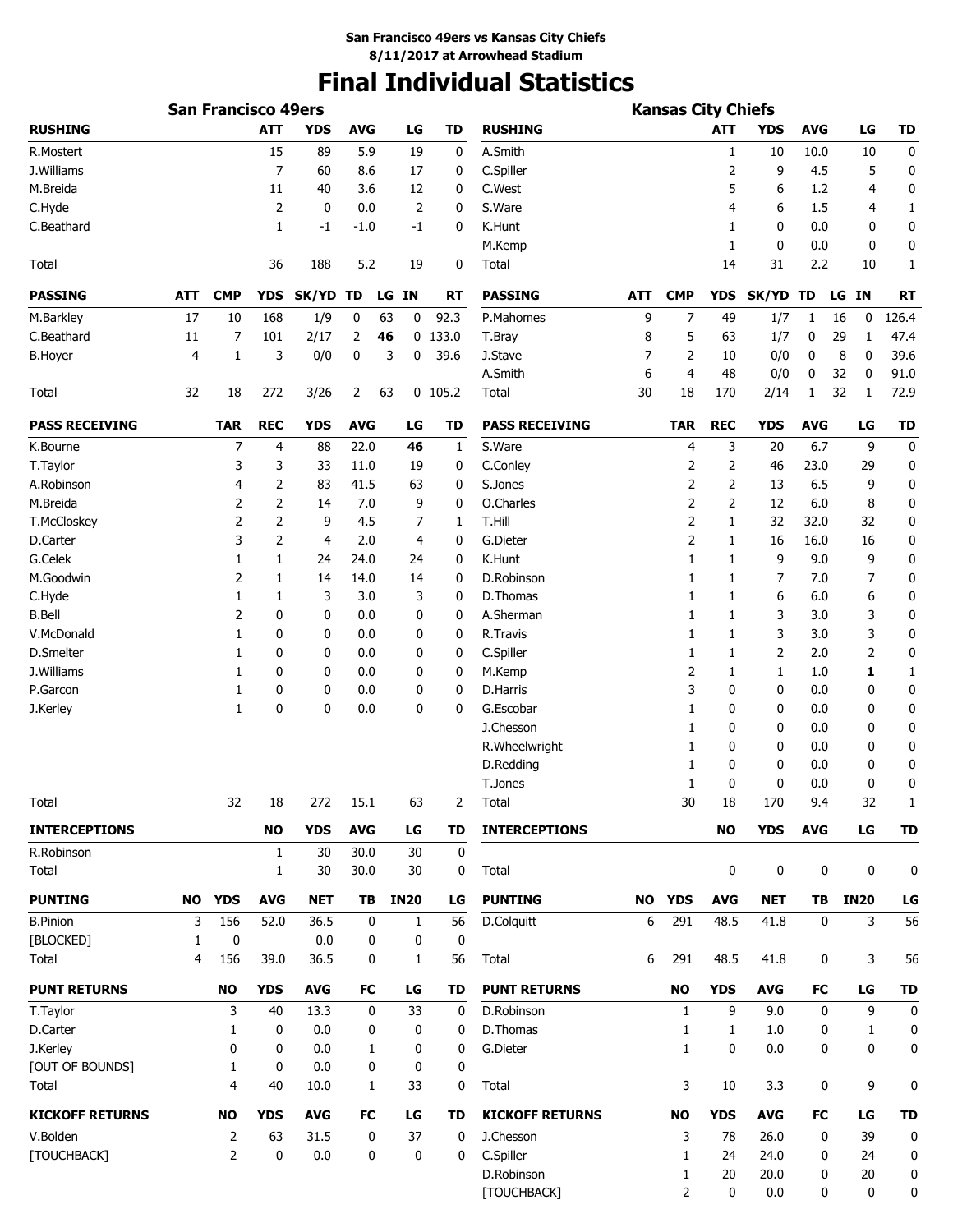## **Final Individual Statistics**

|                                              | 63 | 31.5       | 0            | 37                    | 0            | Total        |              |               | 5              | 122           | 24.4         | 39<br>0        |
|----------------------------------------------|----|------------|--------------|-----------------------|--------------|--------------|--------------|---------------|----------------|---------------|--------------|----------------|
| <b>San Francisco 49ers</b><br><b>FUMBLES</b> |    | <b>FUM</b> | <b>LOST</b>  | <b>OWN-REC YDS TD</b> |              |              |              | <b>FORCED</b> | <b>OPP-REC</b> | <b>YDS</b>    | TD           | <b>OUT-BDS</b> |
| C.Beathard                                   |    |            | $\mathbf{0}$ |                       | 0            | $\mathbf{0}$ | $\Omega$     | $\Omega$      | 0              | 0             | $\Omega$     | 0              |
| J.Williams                                   |    | 0          | 0            |                       |              | $\mathbf{0}$ | $\Omega$     | $\Omega$      | 0              | 0             | $\Omega$     | 0              |
| A.Calitro                                    |    | 0          | $\Omega$     |                       | 0            | $\mathbf{0}$ | $\Omega$     |               | 0              | 0             | $\Omega$     | 0              |
| D.Jones                                      |    | 0          | 0            |                       | $\mathbf{0}$ | $\mathbf{0}$ | $\Omega$     | $\Omega$      |                | $\mathcal{P}$ | $\Omega$     | 0              |
| Total                                        |    |            | 0            |                       |              | $\mathbf{0}$ | $\mathbf{0}$ |               |                | 2             | $\mathbf{0}$ | 0              |
| <b>Kansas City Chiefs</b>                    |    |            |              |                       |              |              |              |               |                |               |              |                |
| <b>FUMBLES</b>                               |    | <b>FUM</b> | <b>LOST</b>  | <b>OWN-REC YDS TD</b> |              |              |              | <b>FORCED</b> | <b>OPP-REC</b> | <b>YDS</b>    | TD           | <b>OUT-BDS</b> |
| M.Kemp                                       |    |            |              |                       | 0            | $\Omega$     | $\Omega$     | $\Omega$      | 0              | 0             | $\Omega$     | $\Omega$       |
| Total                                        |    |            |              |                       | 0            | 0            | $\mathbf{0}$ | $\mathbf{0}$  | 0              | 0             | $\Omega$     | 0              |
|                                              |    |            |              |                       |              |              |              |               |                |               |              |                |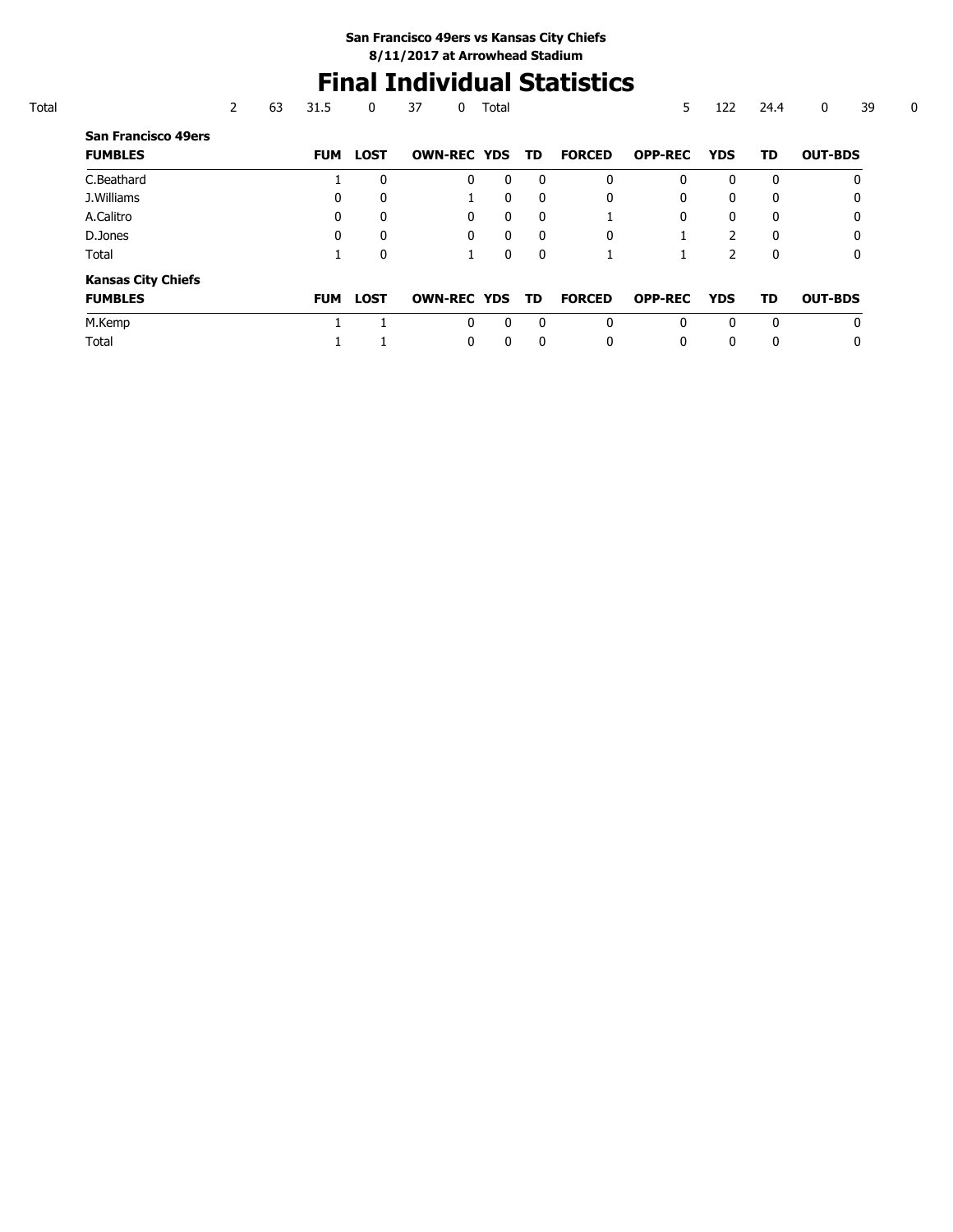## **Final Team Statistics**

|                                                      | <b>Visitor</b> | Home          |
|------------------------------------------------------|----------------|---------------|
|                                                      | 49ers          | <b>Chiefs</b> |
| <b>TOTAL FIRST DOWNS</b>                             | 22             | 13            |
| By Rushing                                           | 11             | 2             |
| By Passing                                           | 9              | 8             |
| By Penalty                                           | 2              | 3             |
| THIRD DOWN EFFICIENCY                                | 5-15-33%       | 2-10-20%      |
| <b>FOURTH DOWN EFFICIENCY</b>                        | $0 - 0 - 0%$   | $0 - 0 - 0%$  |
| <b>TOTAL NET YARDS</b>                               | 434            | 187           |
| Total Offensive Plays (inc. times thrown passing)    | 71             | 46            |
| Average gain per offensive play                      | 6.1            | 4.1           |
| <b>NET YARDS RUSHING</b>                             | 188            | 31            |
| <b>Total Rushing Plays</b>                           | 36             | 14            |
| Average gain per rushing play                        | 5.2            | 2.2           |
| Tackles for a loss-number and yards                  | $3-6$          | $1 - 1$       |
| <b>NET YARDS PASSING</b>                             | 246            | 156           |
| Times thrown - yards lost attempting to pass         | $3 - 26$       | $2 - 14$      |
| Gross yards passing                                  | 272            | 170           |
| <b>PASS ATTEMPTS-COMPLETIONS-HAD INTERCEPTED</b>     | $32 - 18 - 0$  | $30 - 18 - 1$ |
| Avg gain per pass play (inc.# thrown passing)        | 7.0            | 4.9           |
| <b>KICKOFFS Number-In End Zone-Touchbacks</b>        | $7 - 7 - 2$    | $4 - 4 - 2$   |
| <b>PUNTS Number and Average</b>                      | 4-39.0         | $6 - 48.5$    |
| <b>Had Blocked</b>                                   | 1              | $\mathbf 0$   |
| <b>FGs - PATs Had Blocked</b>                        | $1 - 0$        | $0 - 0$       |
| <b>Net Punting Average</b>                           | 36.5           | 41.8          |
| <b>TOTAL RETURN YARDAGE (Not Including Kickoffs)</b> | 70             | 10            |
| No. and Yards Punt Returns                           | $4 - 40$       | $3 - 10$      |
| No. and Yards Kickoff Returns                        | $2 - 63$       | $5 - 122$     |
| No. and Yards Interception Returns                   | $1 - 30$       | $0 - 0$       |
| <b>PENALTIES Number and Yards</b>                    | 17-131         | $11 - 68$     |
| <b>FUMBLES Number and Lost</b>                       | $1 - 0$        | $1 - 1$       |
| <b>TOUCHDOWNS</b>                                    | 2              | 2             |
| Rushing                                              | 0              | 1             |
| Passing                                              | 2              | $\mathbf 1$   |
| <b>EXTRA POINTS Made-Attempts</b>                    | $2 - 2$        | $2 - 2$       |
| Kicking Made-Attempts                                | $1 - 1$        | $2 - 2$       |
| Passing Made-Attempts                                | $1 - 1$        | $0 - 0$       |
| <b>FIELD GOALS Made-Attempts</b>                     | $4 - 5$        | $1 - 1$       |
| <b>RED ZONE EFFICIENCY</b>                           | 1-3-33%        | 2-2-100%      |
| <b>GOAL TO GO EFFICIENCY</b>                         | 1-3-33%        | 2-2-100%      |
| <b>SAFETIES</b>                                      | 0              | 0             |
| <b>FINAL SCORE</b>                                   | 27             | 17            |
| <b>TIME OF POSSESSION</b>                            | 35:17          | 24:43         |
|                                                      |                |               |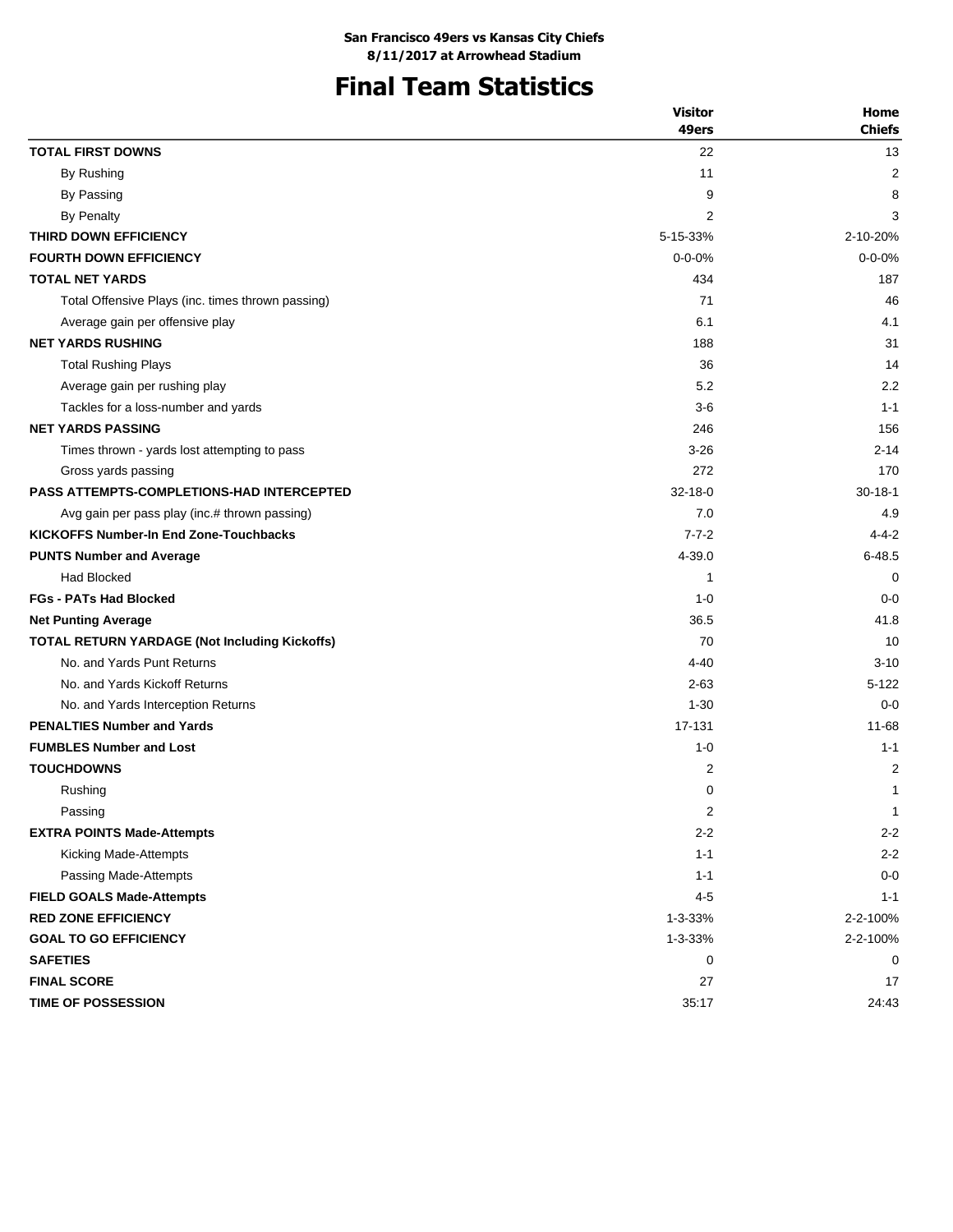## **Ball Possession And Drive Chart**

#### **San Francisco 49ers**

| #  | Time<br>Recd | Time<br>Lost | <b>Time How Ball</b><br><b>Poss Obtained</b> | <b>Drive</b><br>Began | #<br><b>Play</b> | Yds<br>Gain | Yds<br>Pen   | Net<br>Yds | 1st<br>Down  | Last<br><b>Scrm</b> | <b>How Given</b><br>Up |
|----|--------------|--------------|----------------------------------------------|-----------------------|------------------|-------------|--------------|------------|--------------|---------------------|------------------------|
|    | 11:38        | 10:07        | 1:31 Kickoff                                 | SF 25                 | 3                | $-2$        | -5           | -7         | $\mathbf{0}$ | SF 18               | Punt                   |
|    | 7:27         | 6:11         | 1:16 Interception                            | KC 25                 | 4                | 5           | $\Omega$     | 5          | 0            | <b>KC 20</b>        | Field Goal             |
| 3  | 3:28         | 12:22        | 6:06 Punt                                    | SF <sub>4</sub>       | 13               | 92          | $\Omega$     | 92         | 4            | $*$ KC 4            | Field Goal             |
| 4  | 9:44         | 6:53         | 2:51 Punt                                    | SF 31                 | 8                | 54          | 6            | 60         | 4            | * KC 9              | Field Goal             |
| 5  | 3:39         | 0:00         | 3:39 Punt                                    | SF 15                 | 11               | 64          | $-12$        | 52         | 3            | KC 33               | Missed FG              |
| 6  | 15:00        | 13:28        | 1:32 Kickoff                                 | <b>SF 25</b>          | 3                | -6          | $\Omega$     | -6         | 0            | SF 19               | Punt                   |
|    | 10:30        | 7:02         | 3:28 Kickoff                                 | SF 21                 |                  | 47          | $-10$        | 37         | 2            | KC 42               | <b>Blocked Punt</b>    |
| 8  | 6:08         | 2:24         | 3:44 Kickoff                                 | SF 34                 | 4                | 15          | $-10$        | 5          |              | SF 39               | Punt                   |
| 9  | 0:02         | 13:31        | $1:31$ Punt                                  | SF 33                 | 5                | 72          | -5           | 67         |              | KC 46               | Touchdown              |
| 10 | 13:09        | 10:41        | 2:28 Fumble                                  | KC 23                 | 5                | 22          |              | 23         |              | * KC 2              | Touchdown              |
| 11 | 7:52         | 0:56         | 6:56 Punt                                    | SF <sub>8</sub>       | 12               | 72          | $\mathbf{0}$ | 72         | 4            | <b>KC 20</b>        | Field Goal             |
| 12 | 0:15         | 0:00         | $0:15$ Punt                                  | KC 37                 |                  | $-1$        | $\bf{0}$     | $-1$       | $\mathbf{0}$ | <b>KC37</b>         | End of Game            |

(411) Average SF 34

### **Kansas City Chiefs**

| #  | Time<br>Recd | Time<br>Lost | <b>Time How Ball</b><br><b>Poss Obtained</b> | <b>Drive</b><br>Began | #<br><b>Play</b> | Yds<br>Gain    | Yds<br>Pen   | Net<br>Yds   | 1st<br>Down   | Last<br>Scrm    | <b>How Given</b><br>Up |
|----|--------------|--------------|----------------------------------------------|-----------------------|------------------|----------------|--------------|--------------|---------------|-----------------|------------------------|
|    | 15:00        | 11:38        | 3:22 Kickoff                                 | KC 25                 | 8                | 60             | 15           | 75           | 5.            | $*$ SF 2        | Touchdown              |
| 2  | 10:07        | 7:27         | 2:40 Punt                                    | <b>KC17</b>           | 5                | 40             | -8           | 32           | 1             | KC 49           | Interception           |
| 3  | 6:11         | 3:28         | 2:43 Kickoff                                 | KC 35                 | 5.               | 24             | 0            | 24           | 1             | SF 41           | Punt                   |
| 4  | 12:22        | 9:44         | 2:38 Kickoff                                 | KC <sub>7</sub>       | 3                | $-4$           | 0            | -4           | 0             | KC <sub>3</sub> | Punt                   |
| 5. | 6:53         | 3:39         | 3:14 Kickoff                                 | KC 39                 | 3                | 6              | $-15$        | -9           | 0             | <b>KC 30</b>    | Punt                   |
| 6  | 13:28        | 10:30        | 2:58 Punt                                    | KC 37                 | 6                | 16             | 20           | 36           | 2             | SF 27           | Field Goal             |
| 7  | 7:02         | 6:08         | 0:54 Blocked Punt                            | SF <sub>8</sub>       | 3                | $\overline{2}$ | 6            | 8            | $\mathcal{P}$ | $*$ SF 1        | Touchdown              |
| 8  | 2:24         | 0:02         | 2:22 Punt                                    | <b>KC 14</b>          | 4                | 24             | $-10$        | 14           | $\mathbf{1}$  | <b>KC 28</b>    | Punt                   |
| 9  | 13:31        | 13:09        | 0:22 Kickoff                                 | <b>KC 25</b>          | 2                | $\mathbf{0}$   | 0            | $\mathbf{0}$ | $\Omega$      | <b>KC 25</b>    | Fumble                 |
| 10 | 10:41        | 7:52         | 2:49 Kickoff                                 | KC 17                 | 5.               | 19             | $\mathbf{0}$ | 19           | 1             | KC 36           | Punt                   |
| 11 | 0:56         | 0:15         | 0:41 Kickoff                                 | <b>KC16</b>           | 3                | 0              | 0            | 0            | 0             | KC 16           | Punt                   |

(324) Average KC 29

**\* inside opponent's 20**

|                | <b>Time of Possession by Quarter</b>   | 1st  | 2nd              | 3rd  | 4th               | ΟТ | Total |
|----------------|----------------------------------------|------|------------------|------|-------------------|----|-------|
| <b>Visitor</b> | San Francisco 49ers                    | 6:15 | 9:08             | 8:46 | 11:08             |    | 35:17 |
| Home           | Kansas City Chiefs                     | 8:45 | 5:52             | 6:14 | 3:52              |    | 24:43 |
|                | <b>Kickoff Drive No.-Start Average</b> |      | 49ers: 4 - SF 26 |      | Chiefs: 7 - KC 23 |    |       |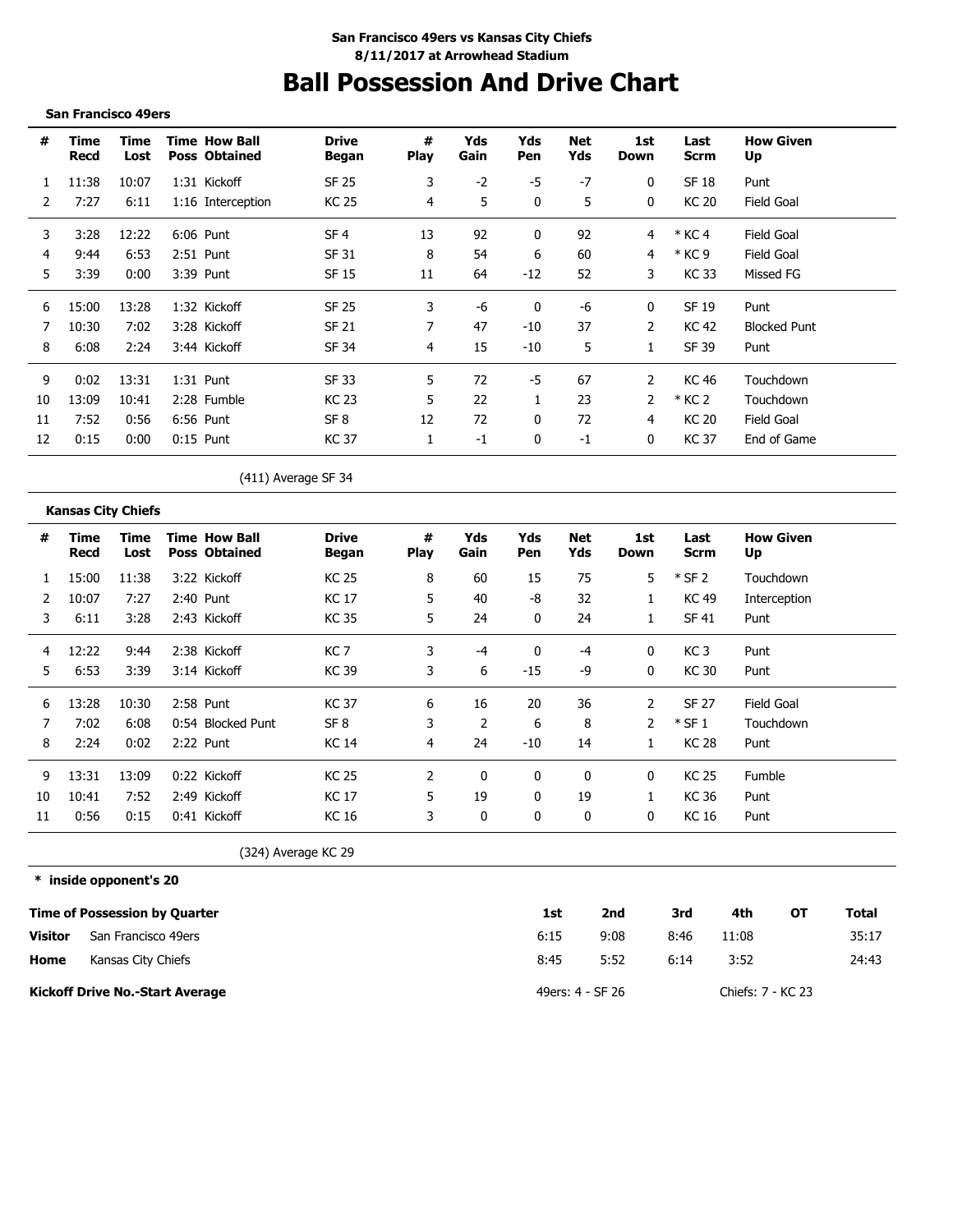## **Final Defensive Statistics**

| <b>San Francisco 49ers</b> |                | <b>Regular Defensive Plays</b> |                |                |                |   |             |    |              |           |           |            | <b>Special Teams</b> |    |           |           |             | <b>Misc</b> |              |             |
|----------------------------|----------------|--------------------------------|----------------|----------------|----------------|---|-------------|----|--------------|-----------|-----------|------------|----------------------|----|-----------|-----------|-------------|-------------|--------------|-------------|
|                            | <b>TKL</b>     | <b>AST</b>                     | <b>COMB</b>    | SK             | <b>YDS TFL</b> |   | Q           | ΙN | <b>PD</b>    | <b>FF</b> | <b>FR</b> | <b>TKL</b> | <b>AST</b>           | FF | <b>FR</b> | <b>BL</b> | <b>TKL</b>  | <b>AST</b>  | FF           | <b>FR</b>   |
| A.Calitro                  | 6              | 0                              | 6              | 0              | 0              | 1 | 0           | 0  | 0            | 1         | 0         | 1          | 0                    | 0  | 0         | 0         | 0           | 0           | 0            | $\mathbf 0$ |
| L.Jerome                   | 3              | 0                              | 3              | 0              | 0              | 0 | 0           | 0  | 0            | 0         | 0         | 0          | 0                    | 0  | 0         | 0         | 0           | 0           | 0            | $\mathbf 0$ |
| A.Lynch                    | 2              | 1                              | 3              | 2              | 14             | 2 | 2           | 0  | 1            | 0         | 0         | 0          | 0                    | 0  | 0         | 0         | 0           | 0           | 0            | 0           |
| S.Thomas                   | 2              | 0                              | 2              | 0              | 0              | 0 | 1           | 0  | 0            | 0         | 0         | 0          | 0                    | 0  | 0         | 0         | 0           | 0           | 0            | 0           |
| R.Robinson                 | $\overline{2}$ | $\mathbf{0}$                   | $\overline{2}$ | $\mathbf{0}$   | $\mathbf{0}$   | 0 | $\mathbf 0$ | 1  | 1            | 0         | 0         | 0          | $\mathbf 0$          | 0  | 0         | 0         | 0           | 0           | $\mathbf{0}$ | $\pmb{0}$   |
| DO.Jones                   | 2              | 0                              | 2              | 0              | 0              | 0 | 0           | 0  | 0            | 0         | 0         | 0          | 0                    | 0  | 0         | 0         | 0           | 0           | 0            | 0           |
| V.Sunseri                  | 1              | 1                              | 2              | 0              | 0              | 0 | 0           | 0  | 0            | 0         | 0         | 1          | 0                    | 0  | 0         | 0         | 0           | 0           | 0            | $\mathbf 0$ |
| C.Jones                    | 1              | 1                              | 2              | 0              | 0              | 0 | 0           | 0  | 0            | 0         | 0         | 0          | 0                    | 0  | 0         | 0         | 0           | 0           | 0            | 0           |
| R.Foster                   | 0              | $\overline{2}$                 | $\overline{2}$ | $\mathbf 0$    | 0              | 0 | $\mathbf 0$ | 0  | $\mathbf{1}$ | 0         | 0         | 0          | $\mathbf 0$          | 0  | 0         | 0         | 0           | 0           | $\mathbf 0$  | $\mathbf 0$ |
| N.Bowman                   | 0              | 2                              | 2              | 0              | 0              | 0 | 0           | 0  | 0            | 0         | 0         | 0          | 0                    | 0  | 0         | 0         | 0           | 0           | 0            | 0           |
| N.Nwachukwu                | 1              | 0                              | 1              | 0              | 0              | 0 | 1           | 0  | 0            | 0         | 0         | 0          | 0                    | 0  | 0         | 0         | 0           | 0           | 0            | 0           |
| D.Watson                   | 1              | 0                              | 1              | 0              | 0              | 0 | 1           | 0  | 0            | 0         | 0         | 0          | 0                    | 0  | 0         | 0         | 0           | 0           | 0            | 0           |
| A.Brooks                   | $\mathbf{1}$   | $\mathbf{0}$                   | $\mathbf{1}$   | $\mathbf{0}$   | 0              | 0 | 0           | 0  | 0            | 0         | 0         | 0          | $\mathbf 0$          | 0  | 0         | 0         | 0           | 0           | 0            | $\mathbf 0$ |
| Q.Dial                     | 1              | 0                              | 1              | 0              | 0              | 0 | 0           | 0  | 0            | 0         | 0         | 0          | 0                    | 0  | 0         | 0         | 0           | 0           | 0            | 0           |
| A.Witherspoon              |                | 0                              | 1              | 0              | 0              | 0 | 0           | 0  | 0            | 0         | 0         | 0          | 0                    | 0  | 0         | 0         | 0           | 0           | 0            | 0           |
| R.Armstrong                | 1              | 0                              | 1              | 0              | 0              | 0 | 0           | 0  | 0            | 0         | 0         | 0          | 0                    | 0  | 0         | 0         | 0           | 0           | 0            | 0           |
| R.Blair                    | $\mathbf{1}$   | $\mathbf{0}$                   | $\mathbf{1}$   | $\mathbf{0}$   | 0              | 0 | $\mathbf 0$ | 0  | $\mathbf{0}$ | 0         | 0         | 0          | 0                    | 0  | 0         | 0         | 0           | 0           | $\mathbf{0}$ | $\pmb{0}$   |
| C.Carradine                | 0              | 1                              | 1              | 0              | 0              | 0 | 0           | 0  | 0            | 0         | 0         | 0          | 0                    | 0  | 0         | 0         | 0           | 0           | 0            | 0           |
| C.James                    | 0              | 0                              | 0              | 0              | 0              | 0 | 0           | 0  | 1            | 0         | 0         | 0          | 0                    | 0  | 0         | 0         | 0           | 0           | 0            | 0           |
| J.Williams                 | 0              | 0                              | 0              | 0              | 0              | 0 | 0           | 0  | 0            | 0         | 1         | 0          | 0                    | 0  | 0         | 0         | 0           | 0           | 0            | 0           |
| D.Jones                    | 0              | $\mathbf{0}$                   | $\mathbf{0}$   | $\mathbf{0}$   | 0              | 0 | 0           | 0  | 0            | 0         | 1         | 0          | 0                    | 0  | 0         | 0         | 0           | 0           | $\mathbf{0}$ | $\mathbf 0$ |
| R.Mostert                  | 0              | 0                              | 0              | 0              | 0              | 0 | 0           | 0  | 0            | 0         | 0         | 2          | 0                    | 0  | 0         | 0         | 0           | 0           | 0            | 0           |
| D.Smelter                  | 0              | 0                              | 0              | 0              | 0              | 0 | 0           | 0  | 0            | 0         | 0         | 1          | 0                    | 0  | 0         | 0         | 0           | 0           | 0            | 0           |
| <b>B.Bell</b>              | 0              | 0                              | 0              | 0              | 0              | 0 | 0           | 0  | 0            | 0         | 0         | 1          | 0                    | 0  | 0         | 0         | 0           | 0           | 0            | 0           |
| G.Celek                    | 0              | $\mathbf{0}$                   | 0              | $\mathbf{0}$   | 0              | 0 | 0           | 0  | 0            | 0         | 0         | 1          | $\mathbf 0$          | 0  | 0         | 0         | 0           | 0           | 0            | 0           |
| K.Bibbs                    | 0              | 0                              | 0              | 0              | 0              | 0 | 0           | 0  | 0            | 0         | 0         | 1          | 0                    | 0  | 0         | 0         | 0           | 0           | 0            | $\mathbf 0$ |
| J.DiManche                 | 0              | 0                              | 0              | 0              | 0              | 0 | 0           | 0  | 0            | 0         | 0         | 0          | 1                    | 0  | 0         | 0         | 0           | 0           | 0            | 0           |
| P.Taumoepenu               | 0              | 0                              | 0              | 0              | 0              | 0 | 0           | 0  | 0            | 0         | 0         | 0          | 1                    | 0  | 0         | 0         | 0           | 0           | 0            | 0           |
| <b>Total</b>               | 26             | 8                              | 34             | $\overline{2}$ | 14             | 3 | 5           | 1  | 4            | 1         | 2         | 8          | $\mathbf{2}$         | 0  | 0         | 0         | $\mathbf 0$ | 0           | $\mathbf 0$  | 0           |

**TKL = Tackle AST = Assist COMB = Combined QH=QB Hit IN = Interception PD = Pass Defense FF = Forced Fumble FR = Fumble Recovery**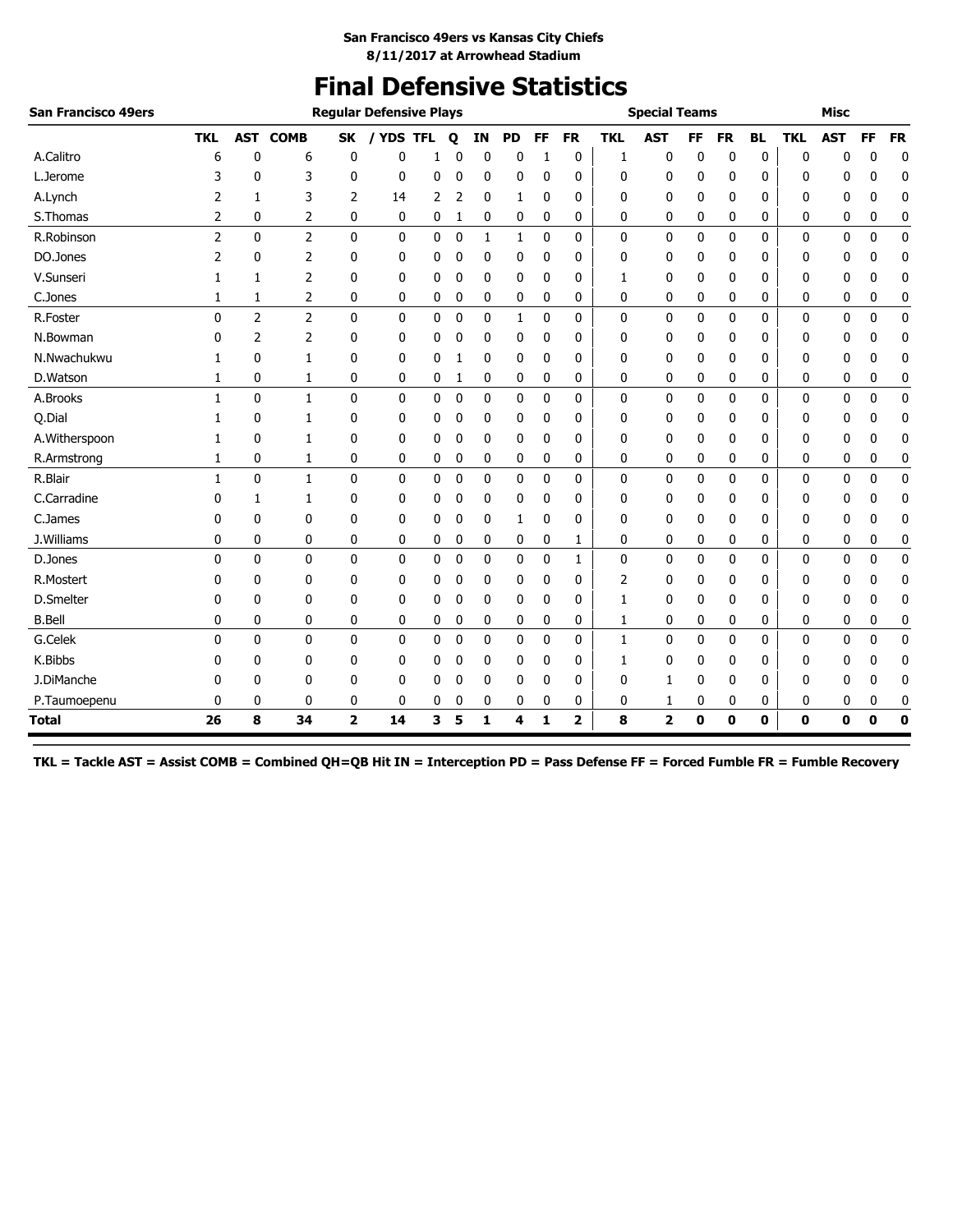# **Final Defensive Statistics**

| <b>Kansas City Chiefs</b> |                |                |                |              | <b>Regular Defensive Plays</b> |              |              |             |             |             |             |              | <b>Special Teams</b>    |              |             |           |              | <b>Misc</b> |             |             |
|---------------------------|----------------|----------------|----------------|--------------|--------------------------------|--------------|--------------|-------------|-------------|-------------|-------------|--------------|-------------------------|--------------|-------------|-----------|--------------|-------------|-------------|-------------|
|                           | <b>TKL</b>     | <b>AST</b>     | <b>COMB</b>    | <b>SK</b>    | / YDS                          | <b>TFL</b>   | <b>OH</b>    | ΙN          | <b>PD</b>   | FF          | <b>FR</b>   | <b>TKL</b>   | <b>AST</b>              | FF           | <b>FR</b>   | <b>BL</b> | <b>TKL</b>   | <b>AST</b>  | FF          | <b>FR</b>   |
| D.Bausby                  | 3              | $\overline{c}$ | 5              | 0            | $\mathbf{0}$                   | 0            | 0            | $\mathbf 0$ | 1           | 0           | $\bf{0}$    | $\mathbf 0$  | 0                       | $\mathbf{0}$ | 0           | $\pmb{0}$ | 0            | 0           | $\mathbf 0$ | $\mathbf 0$ |
| U.Eligwe                  | 3              | $\overline{2}$ | 5              | 0            | 0                              | 0            | 0            | 0           | 0           | 0           | $\mathbf 0$ | 0            | 0                       | 0            | 0           | 0         | 0            | 0           | 0           | 0           |
| S.Terrell                 | 2              | 3              | 5              | 0            | 0                              | 0            | 0            | $\mathbf 0$ | 1           | 0           | $\mathbf 0$ | 0            | 0                       | 0            | 0           | 0         | $\mathbf{0}$ | 0           | 0           | $\mathbf 0$ |
| E.Okine                   | 4              | 0              | 4              | 1            | 9                              | 2            | 1            | 0           | 0           | 0           | 0           | 0            | 0                       | 0            | 0           | 0         | 0            | 0           | 0           | 0           |
| R.Nunez-Roches            | $\overline{2}$ | $\overline{2}$ | 4              | $\mathbf{0}$ | 0                              | $\mathbf{0}$ | $\mathbf{0}$ | $\mathbf 0$ | 0           | 0           | 0           | 0            | 0                       | 0            | $\mathbf 0$ | 0         | 0            | 0           | 0           | $\mathbf 0$ |
| M.Rush                    | 3              | 0              | 3              | 1            | 8                              | 1            | 3            | 0           | 1           | 0           | 0           | 0            | 0                       | 0            | 0           | 0         | 0            | 0           | 0           | 0           |
| D.King                    | 3              | 0              | 3              | 1            | 9                              | 1            | 2            | 0           | 0           | $\mathbf 0$ | 0           | 0            | 0                       | 0            | 0           | 0         | 0            | 0           | 0           | 0           |
| A.Lampkin                 | 3              | 0              | 3              | 0            | 0                              | 0            | 0            | 0           | 0           | 0           | 0           | 0            | 0                       | 0            | 0           | 0         | 0            | 0           | 0           | 0           |
| K.Acker                   | $\overline{2}$ | $\mathbf{1}$   | 3              | 0            | 0                              | 0            | 0            | 0           | $\mathbf 1$ | $\mathbf 0$ | 0           | 0            | 0                       | 0            | 0           | 0         | $\mathbf 0$  | $\mathbf 0$ | $\mathbf 0$ | 0           |
| R.Wilson                  | 2              | 1              | 3              | 0            | $\mathbf{0}$                   | 0            | 0            | 0           | 0           | 0           | 0           | 0            | 0                       | 0            | 0           | 0         | 0            | 0           | 0           | 0           |
| M.Swain                   | 1              | 2              | 3              | 0            | 0                              | 0            | 0            | 0           | 0           | 0           | 0           | 0            | 0                       | 0            | 0           | 0         | 0            | 0           | 0           | 0           |
| S.Nelson                  | 2              | 0              | 2              | 0            | 0                              | 0            | 0            | 0           | 1           | 0           | 0           | 0            | 0                       | 0            | 0           | 0         | 0            | 0           | 0           | 0           |
| D.White                   | 2              | 0              | $\overline{2}$ | 0            | 0                              | 0            | 0            | 0           | 1           | 0           | 0           | 0            | 0                       | 0            | 0           | 0         | 0            | 0           | 0           | 0           |
| T.Smith                   | 2              | 0              | 2              | 0            | 0                              | 0            | 0            | 0           | 0           | 0           | 0           | 0            | 0                       | 0            | 0           | 0         | 0            | 0           | 0           | 0           |
| J.March-Lillard           | 1              | 1              | 2              | 0            | 0                              | 0            | 0            | 0           | 0           | 0           | $\mathbf 0$ | 1            | 0                       | 0            | 0           | 0         | 0            | 0           | 0           | 0           |
| K.Pierre-Louis            | 1              | 1              | 2              | 0            | 0                              | 0            | 0            | 0           | 0           | 0           | 0           | 0            | 0                       | 0            | 0           | 1         | 0            | 0           | 0           | 0           |
| J.Jenkins                 | 1              | $\mathbf{1}$   | $\overline{2}$ | 0            | 0                              | 0            | 0            | 0           | 0           | 0           | 0           | 0            | 0                       | 0            | 0           | 0         | 0            | 0           | 0           | $\pmb{0}$   |
| F.Zombo                   | 1              | 1              | 2              | 0            | 0                              | 0            | 0            | 0           | 0           | 0           | 0           | 0            | 0                       | 0            | 0           | 0         | 0            | 0           | 0           | $\mathbf 0$ |
| L.McQuay                  | 1              | $\mathbf{1}$   | $\overline{c}$ | 0            | 0                              | 0            | 0            | $\mathbf 0$ | 0           | $\mathbf 0$ | 0           | 0            | 0                       | 0            | 0           | 0         | 0            | 0           | 0           | $\mathbf 0$ |
| A.Bailey                  | 1              | 0              | 1              | 0            | 0                              | 1            | 0            | 0           | 0           | 0           | 0           | 0            | 0                       | 0            | 0           | 0         | 0            | 0           | 0           | 0           |
| D.Johnson                 | 1              | $\mathbf 0$    | $\mathbf 1$    | 0            | 0                              | 0            | 0            | $\pmb{0}$   | $\pmb{0}$   | $\bf{0}$    | 0           | 0            | 0                       | 0            | 0           | 0         | $\mathbf 0$  | $\bf{0}$    | $\bf{0}$    | $\pmb{0}$   |
| T.Mitchell                | 1              | 0              | 1              | 0            | 0                              | 1            | 0            | 0           | 0           | 0           | 0           | 0            | 0                       | 0            | 0           | 0         | 0            | 0           | 0           | 0           |
| P.Gaines                  | 1              | 0              | 1              | 0            | 0                              | 0            | 0            | 0           | 0           | 0           | 0           | 0            | 0                       | 0            | 0           | 0         | $\mathbf{0}$ | 0           | 0           | 0           |
| D.Sorensen                | 0              | 1              | 1              | 0            | 0                              | 0            | 0            | 0           | 0           | 0           | 0           | 0            | 0                       | 0            | 0           | 0         | 0            | 0           | 0           | 0           |
| T.Kpassagnon              | 0              | $\mathbf{1}$   | $\mathbf{1}$   | $\mathbf 0$  | 0                              | 0            | $\mathbf 0$  | $\mathbf 0$ | 0           | $\mathbf 0$ | 0           | 0            | $\mathbf 0$             | 0            | $\mathbf 0$ | 0         | 0            | 0           | $\mathbf 0$ | $\mathbf 0$ |
| R.Ali'ifua                | 0              | 0              | 0              | 0            | 0                              | 0            | 1            | 0           | 0           | 0           | 0           | 0            | 0                       | 0            | 0           | 1         | 0            | 0           | 0           | 0           |
| M.Peters                  | 0              | 0              | 0              | 0            | 0                              | 0            | 0            | 0           | 1           | $\mathbf 0$ | 0           | 0            | 0                       | 0            | 0           | 0         | 0            | 0           | 0           | $\mathbf 0$ |
| E.Murray                  | 0              | 0              | 0              | 0            | 0                              | 0            | 0            | 0           | 1           | 0           | 0           | 0            | 0                       | 0            | 0           | 0         | 0            | 0           | 0           | $\bf{0}$    |
| O.Charles                 | 0              | $\mathbf{0}$   | 0              | $\mathbf{0}$ | 0                              | 0            | $\mathbf 0$  | $\mathbf 0$ | 0           | $\mathbf 0$ | $\mathbf 0$ | $\mathbf{1}$ | 0                       | 0            | $\mathbf 0$ | 0         | 1            | 0           | 0           | $\mathbf 0$ |
| K.Hunt                    | 0              | 0              | 0              | 0            | 0                              | 0            | 0            | 0           | 0           | 0           | 0           | 1            | 0                       | 0            | 0           | 0         | 0            | 0           | 0           | 0           |
| J.Nelson                  | 0              | 0              | 0              | 0            | 0                              | 0            | 0            | 0           | 0           | 0           | 0           | 1            | 0                       | 0            | 0           | 0         | 0            | 0           | 0           | $\mathbf 0$ |
| D.Redding                 | 0              | 0              | 0              | 0            | 0                              | 0            | 0            | 0           | 0           | 0           | 0           | 1            | 0                       | 0            | 0           | 0         | 0            | 0           | 0           | $\bf{0}$    |
| R.Travis                  | 0              | $\mathbf{0}$   | 0              | 0            | 0                              | $\mathbf 0$  | 0            | $\mathbf 0$ | 0           | $\mathbf 0$ | 0           | 0            | 1                       | 0            | $\mathbf 0$ | 0         | 0            | 0           | $\mathbf 0$ | 0           |
| J.Winchester              | 0              | 0              | 0              | 0            | 0                              | 0            | 0            | 0           | 0           | 0           | 0           | 0            | 1                       | 0            | 0           | 0         | 0            | 0           | 0           | 0           |
| D.Harris                  | 0              | 0              | 0              | 0            | 0                              | 0            | 0            | 0           | 0           | $\mathbf 0$ | 0           | 0            | 0                       | 0            | 0           | 0         | 1            | 0           | 0           | $\bf{0}$    |
| Total                     | 43             | 20             | 63             | 3            | 26                             | 6            | 7            | 0           | 8           | 0           | 0           | 5            | $\overline{\mathbf{2}}$ | 0            | 0           | 2         | 2            | 0           | O           | 0           |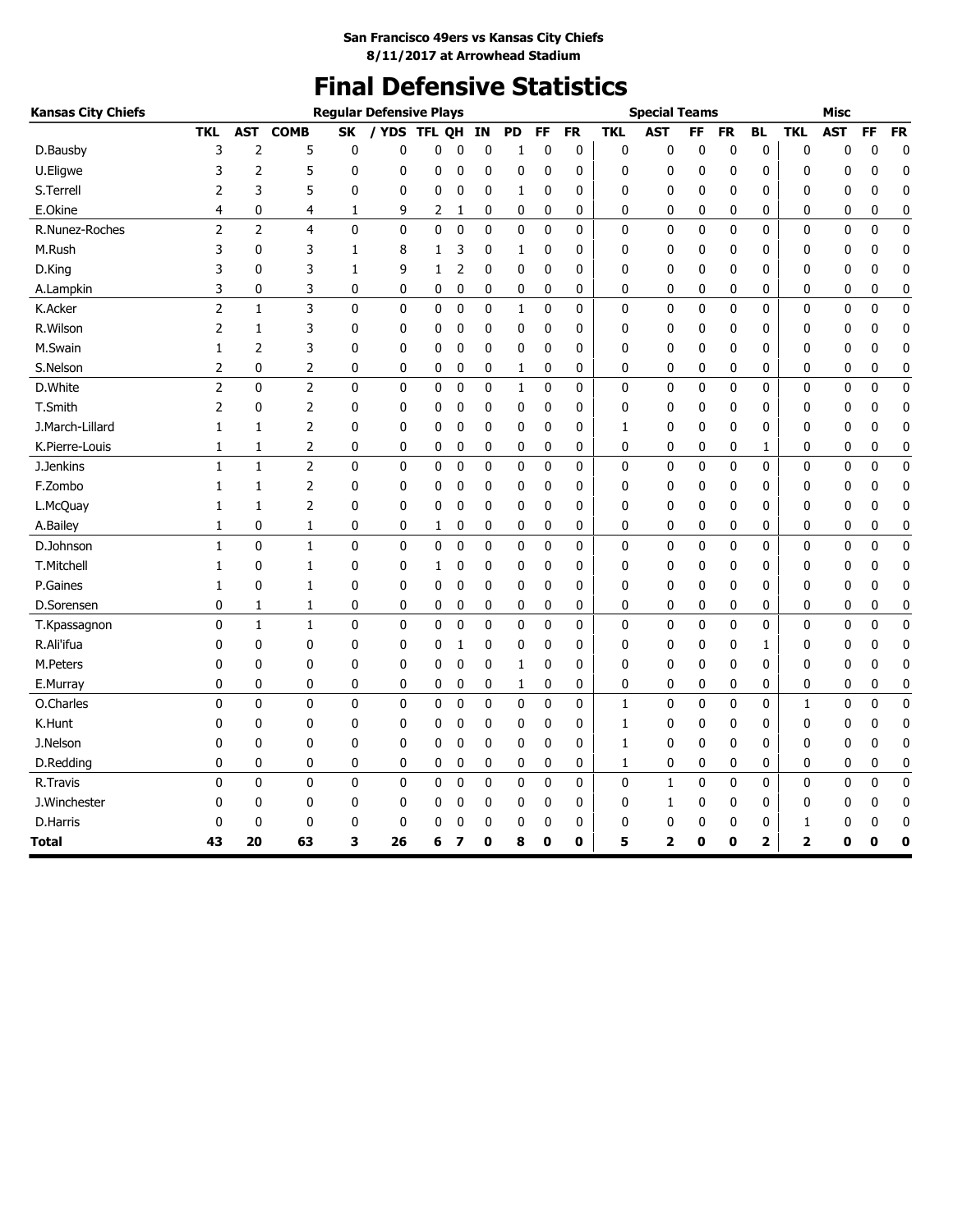## **San Francisco 49ers vs Kansas City Chiefs**

**8/11/2017 at Arrowhead Stadium**

## **First Half Summary**

|                            |                                   | PERIOD SCORES                                         |                      | TIME OF POSSESSION  |                    |               |
|----------------------------|-----------------------------------|-------------------------------------------------------|----------------------|---------------------|--------------------|---------------|
| 49ers                      |                                   | $36 = 9$                                              | 49ers                | 15:23               |                    |               |
| Chiefs                     |                                   | $70 = 7$                                              | Chiefs               | 14:37               |                    |               |
|                            |                                   |                                                       | <b>Scoring Plays</b> |                     |                    |               |
| <b>Team</b>                | Qtr                               | Time Play Description (Extra Point) (Drive Info)      |                      |                     | <b>Visitor</b>     | Home          |
| Chiefs                     | 1                                 | 11:38 S. Ware 2 yd. run (S. Ficken kick) (8-75, 3:22) |                      |                     | 0                  | 7             |
| 49ers                      | 1                                 | 6:11 R.Gould 38 yd. Field Goal (4-5, 1:16)            |                      |                     | 3                  | 7             |
| 49ers                      | 2                                 | 12:22 N.Rose 22 yd. Field Goal (13-92, 6:06)          |                      |                     | 6                  | 7             |
| 49ers                      | 2                                 | 6:53 N.Rose 27 yd. Field Goal (8-60, 2:51)            |                      |                     | 9                  | 7             |
|                            |                                   |                                                       |                      | San Francisco 49ers | Kansas City Chiefs |               |
|                            | <b>TOTAL FIRST DOWNS</b>          |                                                       |                      | 11                  |                    |               |
|                            |                                   | First Downs Rushing-Passing-by Penalty                |                      | $4 - 5 - 2$         |                    | $2 - 4 - 1$   |
|                            | <b>THIRD DOWN EFFICIENCY</b>      |                                                       |                      | $2 - 8 - 25%$       |                    | 2-6-33%       |
| <b>TOTAL NET YARDS</b>     |                                   |                                                       |                      | 213                 |                    | 126           |
|                            | <b>Total Offensive Plays</b>      |                                                       |                      | 35                  |                    | 24            |
|                            | <b>NET YARDS RUSHING</b>          |                                                       |                      | 51                  |                    | 16            |
|                            | <b>NET YARDS PASSING</b>          |                                                       |                      | 162                 |                    | 110           |
|                            | Gross Yards Passing               |                                                       |                      | 171                 |                    | 124           |
|                            |                                   | Times thrown-yards lost attempting to pass            |                      | $1 - 9$             |                    | $2 - 14$      |
|                            |                                   | Pass Attempts-Completions-Had Intercepted             |                      | $21 - 11 - 0$       |                    | $16 - 11 - 1$ |
|                            | <b>Punts-Number and Average</b>   |                                                       |                      | $1 - 56$            |                    | $3 - 48.3$    |
|                            | <b>Penalties-Number and Yards</b> |                                                       |                      | $8 - 65$            |                    | $8 - 52$      |
|                            | <b>Fumbles-Number and Lost</b>    |                                                       |                      | $0 - 0$             |                    | $0 - 0$       |
| <b>Red Zone Efficiency</b> |                                   |                                                       |                      | $0 - 2 - 0%$        |                    | 1-1-100%      |
| <b>Average Drive Start</b> |                                   |                                                       |                      | <b>SF 30</b>        |                    | <b>KC 25</b>  |

|                            |                | <b>San Francisco 49ers</b> |                |                                |             |    |              |              |                       |                      | <b>Kansas City Chiefs</b> |              |              |             |             |           |             |
|----------------------------|----------------|----------------------------|----------------|--------------------------------|-------------|----|--------------|--------------|-----------------------|----------------------|---------------------------|--------------|--------------|-------------|-------------|-----------|-------------|
| <b>RUSHING</b>             |                |                            | <b>ATT</b>     | <b>YDS</b>                     | <b>AVG</b>  |    | LG           | <b>TD</b>    | <b>RUSHING</b>        |                      |                           | <b>ATT</b>   | <b>YDS</b>   | <b>AVG</b>  |             | LG        | <b>TD</b>   |
| J.Williams                 |                |                            | 3              | 34                             | 11.3        |    | 17           | $\mathbf{0}$ | A.Smith               |                      |                           | $\mathbf{1}$ | 10           | 10.0        |             | 10        | $\mathbf 0$ |
| M.Breida                   |                |                            | 8              | 17                             | 2.1         |    | 7            | 0            | S.Ware                |                      |                           | 4            | 6            | 1.5         |             | 4         | 1           |
| C.Hyde                     |                |                            | $\overline{2}$ | 0                              | 0.0         |    | 2            | 0            | K.Hunt                |                      |                           | 1            | 0            | 0.0         |             | 0         | $\mathbf 0$ |
| Total                      |                |                            | 13             | 51                             | 3.9         |    | 17           | 0            | Total                 |                      |                           | 6            | 16           | 2.7         |             | 10        | 1           |
| <b>PASSING</b>             | <b>ATT</b>     | <b>CMP</b>                 | <b>YDS</b>     | <b>SK/YD</b>                   | TD          | LG | <b>IN</b>    | <b>RT</b>    | <b>PASSING</b>        | <b>ATT</b>           | <b>CMP</b>                | <b>YDS</b>   | <b>SK/YD</b> | TD          | LG          | <b>IN</b> | <b>RT</b>   |
| M.Barkley                  | 17             | 10                         | 168            | 1/9                            | 0           | 63 | 0            | 92.3         | T.Bray                | 8                    | 5                         | 63           | 1/7          | $\mathbf 0$ | 29          | 1         | 47.4        |
| <b>B.Hoyer</b>             | $\overline{4}$ | $\mathbf{1}$               | 3              | 0/0                            | $\mathbf 0$ | 3  | $\mathbf{0}$ | 39.6         | A.Smith               | 6                    | 4                         | 48           | 0/0          | $\mathbf 0$ | 32          | 0         | 91.0        |
|                            |                |                            |                |                                |             |    |              |              | P.Mahomes             | 2                    | 2                         | 13           | 1/7          | 0           | 9           | 0         | 93.8        |
| Total                      | 21             | 11                         | 171            | 1/9                            | 0           | 63 | 0            | 79.7         | Total                 | 16                   | 11                        | 124          | 2/14         | 0           | 32          | 1         | 65.6        |
| <b>PASS RECEIVING</b>      |                | <b>TAR</b>                 | <b>REC</b>     | <b>YDS</b>                     | <b>AVG</b>  |    | LG           | <b>TD</b>    | <b>PASS RECEIVING</b> |                      | <b>TAR</b>                | <b>REC</b>   | <b>YDS</b>   | <b>AVG</b>  |             | LG        | <b>TD</b>   |
| A.Robinson                 |                | 4                          | 2              | 83                             | 41.5        |    | 63           | $\mathbf{0}$ | S.Ware                |                      | 4                         | 3            | 20           | 6.7         |             | 9         | 0           |
| T.Taylor                   |                | 2                          | 2              | 26                             | 13.0        |    | 19           | 0            | C.Conley              |                      | 2                         | 2            | 46           | 23.0        |             | 29        | 0           |
| M.Breida                   |                | 2                          | $\overline{2}$ | 14                             | 7.0         |    | 9            | 0            | T.Hill                |                      | 2                         | 1            | 32           | 32.0        |             | 32        | 0           |
| G.Celek                    |                | 1                          | 1              | 24                             | 24.0        |    | 24           | 0            | K.Hunt                |                      | 1                         | 1            | 9            | 9.0         |             | 9         | 0           |
| M.Goodwin                  |                | 2                          | 1              | 14                             | 14.0        |    | 14           | 0            | D.Robinson            |                      | 1                         | 1            | 7            | 7.0         |             | 7         | $\mathbf 0$ |
| T.McCloskey                |                | 1                          | 1              | 7                              | 7.0         |    | 7            | 0            | S.Jones               |                      | 1                         | 1            | 4            | 4.0         |             | 4         | 0           |
| C.Hyde                     |                | 1                          | 1              | 3                              | 3.0         |    | 3            | 0            | A.Sherman             |                      | 1                         | 1            | 3            | 3.0         |             | 3         | 0           |
| D.Carter                   |                | 1                          | 1              | 0                              | 0.0         |    | 0            | $\mathbf 0$  | R. Travis             |                      | 1                         | 1            | 3            | 3.0         |             | 3         | $\mathbf 0$ |
| <b>B.Bell</b>              |                | 1                          | 0              | 0                              | 0.0         |    | 0            | 0            | <b>D.Harris</b>       |                      | 3                         | 0            | 0            | 0.0         |             | 0         | 0           |
| K.Bourne                   |                | $\mathbf{1}$               | 0              | 0                              | 0.0         |    | 0            | 0            |                       |                      |                           |              |              |             |             |           |             |
| P.Garcon                   |                | 1                          | $\mathbf{0}$   | 0                              | 0.0         |    | $\mathbf{0}$ | $\mathbf 0$  |                       |                      |                           |              |              |             |             |           |             |
| J.Kerley                   |                | 1                          | 0              | 0                              | 0.0         |    | 0            | 0            |                       |                      |                           |              |              |             |             |           |             |
| V.McDonald                 |                | 1                          | $\mathbf{0}$   | $\mathbf{0}$                   | 0.0         |    | 0            | $\mathbf 0$  |                       |                      |                           |              |              |             |             |           |             |
| D.Smelter                  |                | 1                          | $\mathbf{0}$   | $\Omega$                       | 0.0         |    | $\mathbf{0}$ | $\mathbf 0$  |                       |                      |                           |              |              |             |             |           |             |
| J.Williams                 |                | 1                          | 0              | 0                              | 0.0         |    | 0            | 0            |                       |                      |                           |              |              |             |             |           |             |
| Total                      |                | 21                         | 11             | 171                            | 15.5        |    | 63           | $\mathbf 0$  | Total                 |                      | 16                        | 11           | 124          | 11.3        |             | 32        | 0           |
| <b>San Francisco 49ers</b> |                |                            |                | <b>Reqular Defensive Plays</b> |             |    |              |              |                       | <b>Special Teams</b> |                           |              |              |             | <b>Misc</b> |           |             |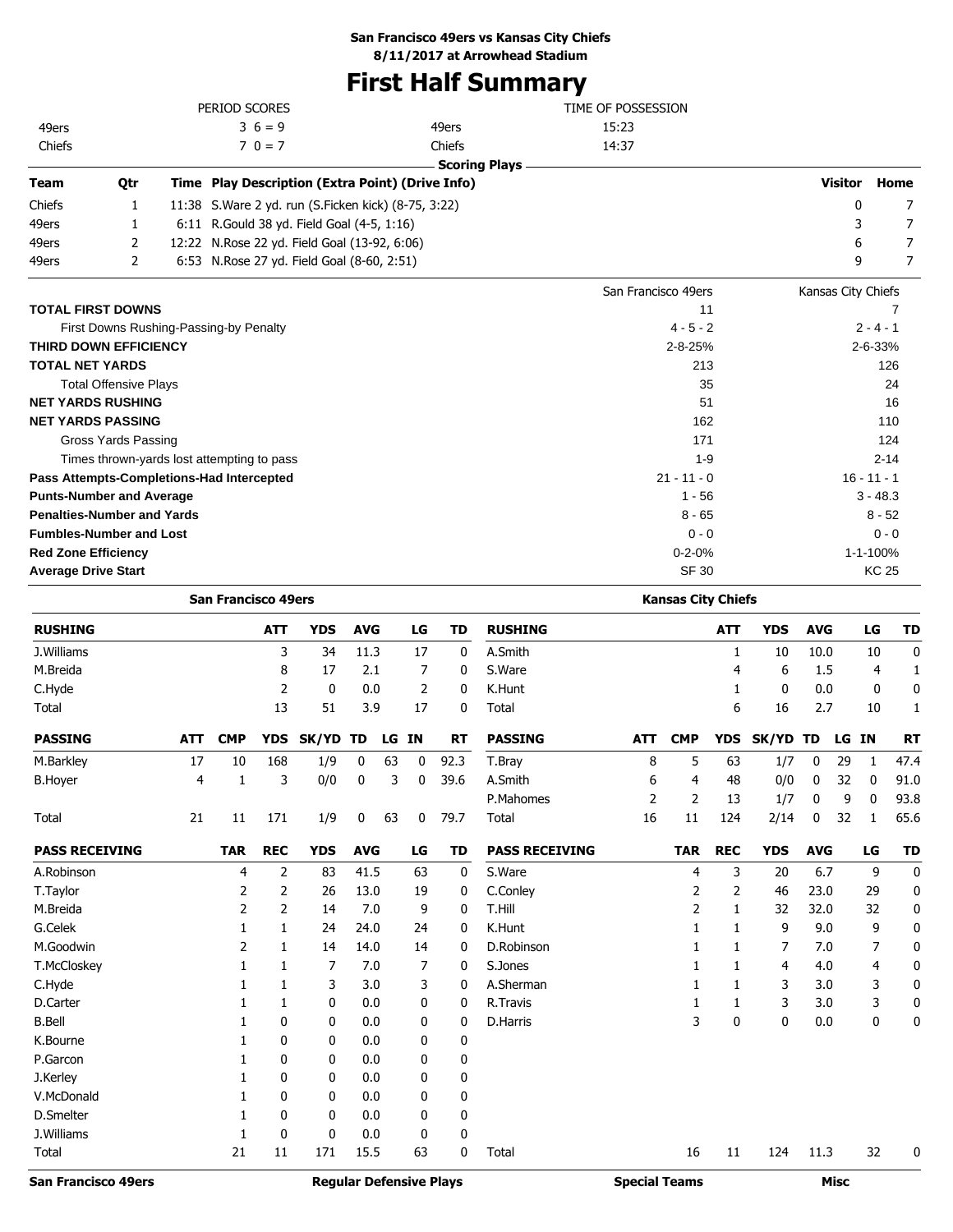## **First Half Summary**

|              |     | TKL AST COMB |                | SK / YDS TFL Q IN PD FF FR TKL AST FF FR BL TKL AST FF FR |                                                                              |                         |              |                         |                                    |                         |              |              |                   |                |                         |                                             |            |                   |
|--------------|-----|--------------|----------------|-----------------------------------------------------------|------------------------------------------------------------------------------|-------------------------|--------------|-------------------------|------------------------------------|-------------------------|--------------|--------------|-------------------|----------------|-------------------------|---------------------------------------------|------------|-------------------|
| L.Jerome     | 3 0 |              | $\mathbf 0$    |                                                           | $\begin{array}{ccccccccccccccccc} 0 & 0 & 0 & 0 & 0 & 0 & 0 & 0 \end{array}$ |                         |              |                         |                                    |                         |              |              |                   |                |                         | $\begin{matrix} 0 & 0 & 0 & 0 \end{matrix}$ |            |                   |
| A.Lynch      |     |              | $\overline{2}$ |                                                           |                                                                              |                         |              |                         |                                    | 14 2 2 0 1 0 0 0 0      |              |              | $0\quad 0\quad 0$ | $\overline{0}$ | $\overline{\mathbf{0}}$ |                                             |            | $0\quad 0\quad 0$ |
| R.Robinson   |     |              | $\mathbf 0$    |                                                           | 0 0 0 1 1 0 0 1                                                              |                         |              |                         |                                    | $\overline{\mathbf{0}}$ |              |              | $0\quad 0\quad 0$ | $\overline{0}$ | $\overline{\mathbf{0}}$ |                                             |            | $0\quad 0\quad 0$ |
| C.Jones      |     |              | $\mathbf{0}$   |                                                           | $0\quad 0\quad 0$                                                            | $\overline{\mathbf{0}}$ | $\mathbf{0}$ | $\overline{\mathbf{0}}$ | $\begin{array}{c c} 0 \end{array}$ | $\overline{\mathbf{0}}$ | $\mathbf{0}$ | $\mathbf{0}$ | 0                 |                | $\mathbf{0}$            |                                             | $0\quad 0$ |                   |
| <b>Total</b> |     |              | $\mathbf{2}$   | 14 2 2 1 2 0 0                                            |                                                                              |                         |              |                         |                                    | $\bullet$               |              | $0\quad 0$   | $\sim$ 0          | $\bullet$      |                         | $0\quad 0\quad 0\quad 0$                    |            |                   |

| <b>Kansas City Chiefs</b> |     |            |             |           | <b>Regular Defensive Plays</b> |   |   |    |    |              |    |     | <b>Special Teams</b> |    |           |          |     | Misc       |           |              |
|---------------------------|-----|------------|-------------|-----------|--------------------------------|---|---|----|----|--------------|----|-----|----------------------|----|-----------|----------|-----|------------|-----------|--------------|
|                           | TKL | <b>AST</b> | <b>COMB</b> | <b>SK</b> | YDS TFL QH                     |   |   | IN | PD | FF.          | FR | TKL | <b>AST</b>           | FF | <b>FR</b> | BL.      | TKL | <b>AST</b> | <b>FF</b> | <b>FR</b>    |
| R.Nunez-Roches            |     |            | 4           |           |                                |   |   |    |    |              |    | 0   |                      |    |           |          | 0   | 0          | 0         | 0            |
| S.Terrell                 |     |            |             | 0         |                                |   |   |    |    |              |    | 0   | 0                    |    |           | $\Omega$ | 0   | 0          | $\Omega$  | $\mathbf{0}$ |
| R.Wilson                  |     |            |             | 0         | 0                              |   |   |    |    |              |    | 0   | 0                    |    |           |          | 0   | 0          | $\Omega$  | $\mathbf{0}$ |
| D.Bausby                  |     |            |             |           |                                |   |   |    |    | <sup>0</sup> |    | 0   | 0                    |    |           | 0        | 0   | 0          | $\Omega$  | $\mathbf{0}$ |
| <b>Total</b>              | 8   |            | 12          |           | 0                              | o | 0 |    |    | 0            | 0  | 0   | 0                    |    | 0         | 0        | 0   | 0          | 0         | 0            |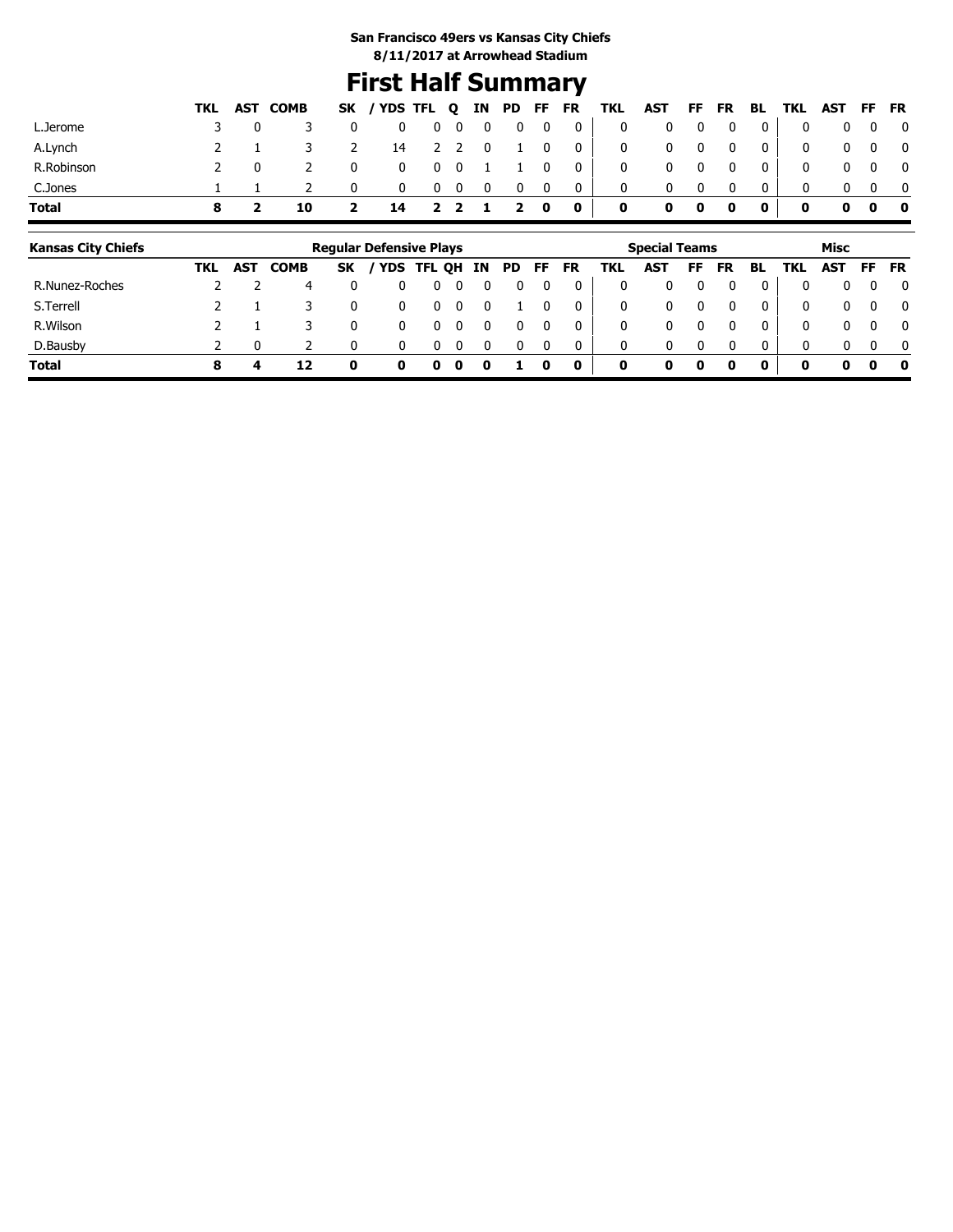## **Play By Play Play Play Play First Quarter** 8/11/2017

SF wins the coin toss and elects to defer. KC elects to Receive, and SF elects to defend the west goal.

B.Pinion kicks 65 yards from SF 35 to end zone, Touchback.

#### **Kansas City Chiefs at 15:00**

| SF 0 KC 7, 8 plays, 75 yards, 1 penalty, 3:22 drive, 3:22 elapsed |                                                                                                      |                |  |  |  |  |  |
|-------------------------------------------------------------------|------------------------------------------------------------------------------------------------------|----------------|--|--|--|--|--|
|                                                                   | S. Ficken extra point is GOOD, Center-J. Winchester, Holder-D. Colquitt.                             |                |  |  |  |  |  |
| $1 - 2 - SF2$                                                     | (11:43) (Shotgun) S. Ware up the middle for 2 yards, TOUCHDOWN.                                      | R <sub>5</sub> |  |  |  |  |  |
| $3-6-$ SF 11                                                      | (12:31) (Shotgun) A.Smith pass short right to S.Ware to SF 2 for 9 yards (R.Foster; N.Bowman).       | <b>P4</b>      |  |  |  |  |  |
| $2 - 6 - SF$ 11                                                   | (12:37) (Shotgun) A.Smith pass incomplete short middle to D.Harris (R.Foster).                       |                |  |  |  |  |  |
| $1-10-SF15$                                                       | $(13:12)$ A.Smith pass short right to S.Ware pushed ob at SF 11 for 4 yards (A.Brooks).              |                |  |  |  |  |  |
|                                                                   | PENALTY on SF-E.Reid, Unnecessary Roughness, 15 yards, enforced at SF 30.                            | X <sub>3</sub> |  |  |  |  |  |
| $3 - 7 - SF$ 40                                                   | (13:39) (Shotgun) A.Smith up the middle to SF 30 for 10 yards (L.Jerome).                            | R <sub>2</sub> |  |  |  |  |  |
| $2-10-SF$ 43                                                      | (14:21) (Shotgun) A.Smith pass short left to A.Sherman to SF 40 for 3 yards (C.Carradine; N.Bowman). |                |  |  |  |  |  |
| $1-10-SF$ 43                                                      | (14:29) (Shotgun) A.Smith pass incomplete short right to T.Hill.                                     |                |  |  |  |  |  |
| 1-10-KC 25                                                        | (15:00) A.Smith pass deep right to T.Hill ran ob at SF 43 for 32 yards.                              | P <sub>1</sub> |  |  |  |  |  |
|                                                                   |                                                                                                      |                |  |  |  |  |  |

S.Ficken kicks 65 yards from KC 35 to end zone, Touchback.

#### **San Francisco 49ers at 11:38**

| $1-10-SF25$                 | (11:38) B. Hover pass incomplete short middle to P. Garcon (M. Peters).                                         |
|-----------------------------|-----------------------------------------------------------------------------------------------------------------|
| $2-10-$ SF 25               | $(11:34)$ C. Hyde right guard to SF 23 for $-2$ vards $(A.Bailey)$ .                                            |
| $3-12-SF23$                 | (10:55) (Shotgun) B. Hover pass short middle to J. Kerley to SF 38 for 15 yards (S. Nelson).                    |
|                             | PENALTY on SF, Illegal Formation, 5 yards, enforced at SF 23 - No Play.                                         |
| $3-17-SF18$                 | $(10:26)$ (Shotgun) B. Hover pass incomplete short right to M. Goodwin.                                         |
| 4-17-SF 18                  | (10:20) B.Pinion punts 56 yards to KC 26, Center-K.Nelson. D.Thomas pushed ob at KC 35 for 9 yards (D.Smelter). |
|                             | PENALTY on KC-J.March-Lillard, Offensive Holding, 10 yards, enforced at KC 27.                                  |
| Kansas City Chiefs at 10:07 |                                                                                                                 |
| $1-10-KC$ 17                | (10:07) T.Bray pass deep right to C.Conley for 83 yards, TOUCHDOWN NULLIFIED by Penalty.                        |

*PENALTY on KC-C.Conley, Offensive Pass Interference, 8 yards, enforced at KC 17 - No Play.*

1-18-KC 9 (9:55) (Shotgun) T.Bray pass short left to D.Robinson ran ob at KC 16 for 7 yards.

2-11-KC 16 (9:28) T.Bray pass deep left to C.Conley pushed ob at KC 45 for 29 yards (R.Robinson). P6

- 1-10-KC 45 (9:01) (Shotgun) S.Ware left tackle to KC 45 for no gain (R.Robinson).
- 2-10-KC 45 (8:24) (Shotgun) S.Ware right guard to KC 49 for 4 yards (C.Jones).

(7:44) (Shotgun) T.Bray pass short right intended for S.Ware INTERCEPTED by R.Robinson at SF 45. R.Robinson to KC 25 for 30 yards (D.Harris). 3-6-KC 49

#### **San Francisco 49ers at 7:27**

| 1-10-KC 25 | $(7:27)$ C.Hyde up the middle to KC 23 for 2 yards (J.Jenkins; R.Nunez-Roches).  |
|------------|----------------------------------------------------------------------------------|
| 2-8-KC 23  | $(6.57)$ B. Hover pass short middle to C. Hyde to KC 20 for 3 yards (R. Wilson). |

3-5-KC 20 (6:20) (Shotgun) B.Hoyer pass incomplete short middle to J.Kerley (S.Nelson).

#### 4-5-KC 20 **(6:16) R.Gould 38 yard field goal is GOOD, Center-K.Nelson, Holder-B.Pinion.**

|  |  |  |  |  |  | SF 3 KC 7, 4 plays, 5 yards, 1:16 drive, 8:49 elapsed |
|--|--|--|--|--|--|-------------------------------------------------------|
|  |  |  |  |  |  |                                                       |

R.Gould kicks 69 yards from SF 35 to KC -4. C.Spiller to KC 20 for 24 yards (R.Mostert).

*PENALTY on SF-R.Mostert, Face Mask (15 Yards), 15 yards, enforced at KC 20.*

### **Kansas City Chiefs at 6:11, (1st play from scrimmage 6:04)**

| $1-10-KC$ 35    | $(6.04)$ (Shotgun) T.Bray pass short left to S.Ware to KC 42 for 7 yards (V.Sunseri).                                                                                                                                         |                |
|-----------------|-------------------------------------------------------------------------------------------------------------------------------------------------------------------------------------------------------------------------------|----------------|
| $2 - 3 - KC 42$ | (5:18) (Shotgun) T.Bray pass short middle to C.Conley to SF 41 for 17 yards (L.Jerome).<br>San Francisco challenged the pass completion ruling, and the play was Upheld. The ruling on the field was confirmed. (Timeout #1.) | P <sub>7</sub> |
| $1-10-SF41$     | $(4:34)$ S. Ware up the middle to SF 41 for no gain $(A.L$ ynch; V. Sunseri).                                                                                                                                                 |                |
| $2-10-$ SF41    | (3:49) (Shotgun) T.Bray pass incomplete short left to D.Harris.                                                                                                                                                               |                |
| $3-10-$ SF 41   | (3:42) (Shotgun) T.Bray pass incomplete short right to D.Harris (A.Lynch) [S.Thomas].                                                                                                                                         |                |
| $4-10-$ SF 41   | (3:35) D. Colquitt punts 34 yards to SF 7, Center-J. Winchester, fair catch by J. Kerley.                                                                                                                                     |                |
|                 | PENALTY on SF-V. Sunseri, Offensive Holding, 3 yards, enforced at SF 7.                                                                                                                                                       |                |
|                 |                                                                                                                                                                                                                               |                |

#### **San Francisco 49ers at 3:28**

| $1 - 10 - SF4$ | (3:28) M.Barkley pass short right to M.Goodwin pushed ob at SF 18 for 14 yards (S.Nelson). |  |
|----------------|--------------------------------------------------------------------------------------------|--|
| 1-10-SF 18     | (3:03) M.Breida up the middle to SF 18 for no gain (R.Wilson; R.Nunez-Roches).             |  |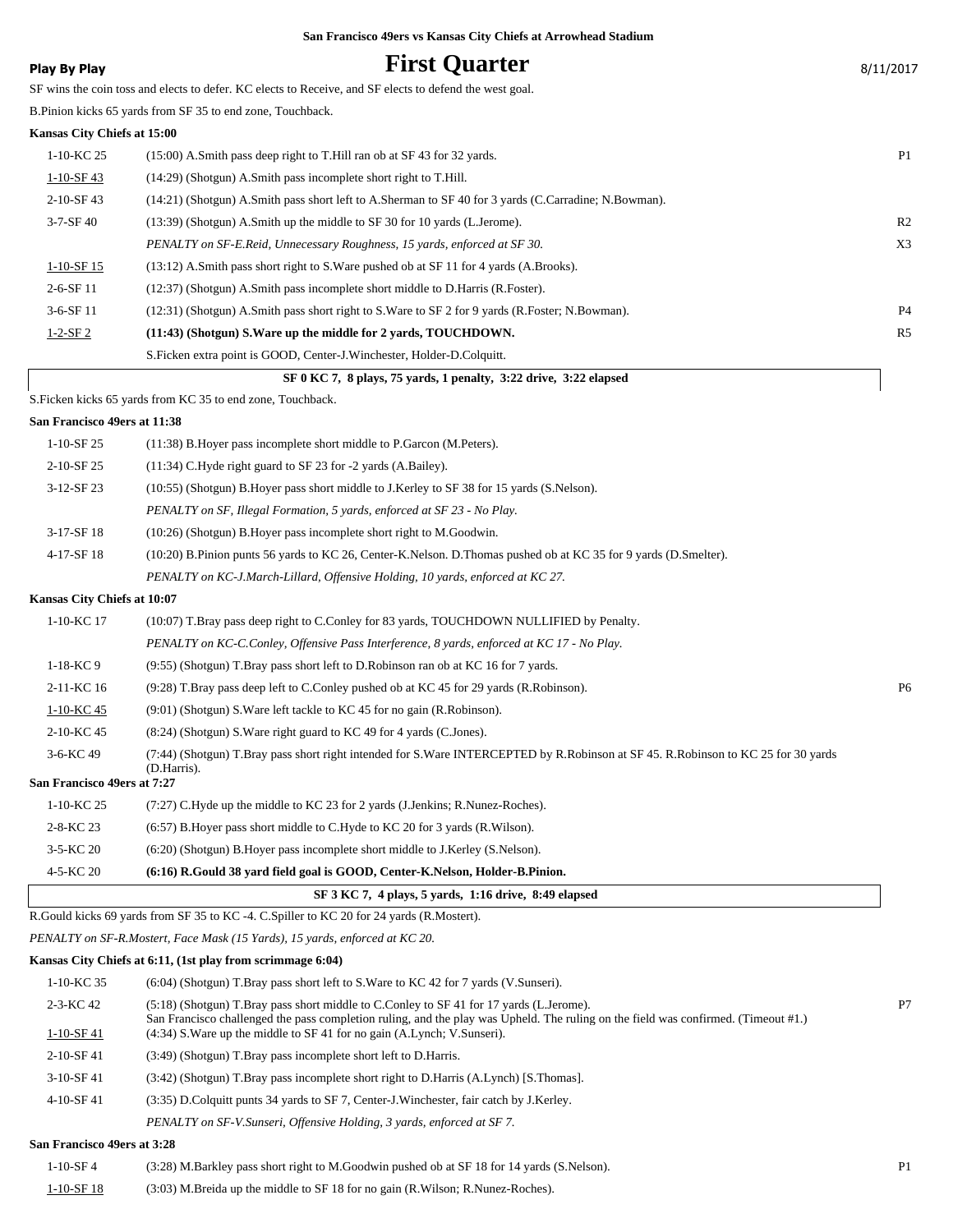2-10-SF 18 (2:24) M.Barkley pass short left to A.Robinson pushed ob at KC 19 for 63 yards (S.Nelson). P2

1-10-KC 19 (1:41) M.Barkley pass short right to T.McCloskey to KC 12 for 7 yards (M.Rush).

2-3-KC 12 (1:04) (Shotgun) M.Breida up the middle to KC 10 for 2 yards (D.Johnson).

3-1-KC 10 (:23) (Shotgun) M.Breida right guard to KC 8 for 2 yards (R.Wilson). R3

| <b>END OF OUARTER</b>      |              | Time<br>Poss           |  | <b>First Downs</b> | <b>Efficiencies</b> |        |  |
|----------------------------|--------------|------------------------|--|--------------------|---------------------|--------|--|
|                            | <b>Score</b> |                        |  | $R$ $P$ $X$ $T$    | 3 Down              | 4 Down |  |
| <b>San Francisco 49ers</b> | 3            | $6:15 \t1 \t2 \t0 \t3$ |  |                    | 173                 | 0/0    |  |
| <b>Kansas City Chiefs</b>  |              | 8:45 2 4 1 7           |  |                    | 2/4                 | 0/0    |  |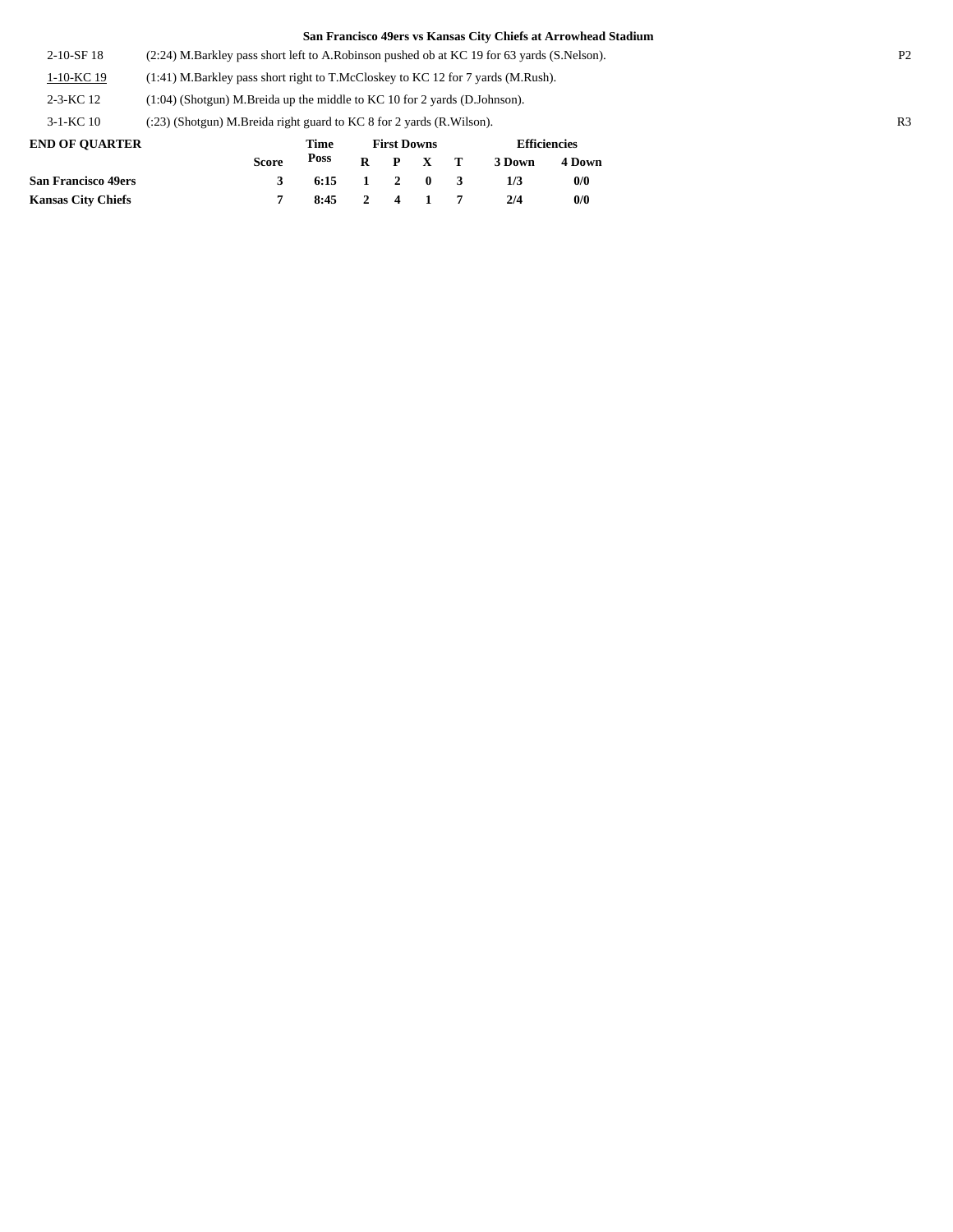## **Play By Play Play Play Becond Quarter** 8/11/2017

|  |  | <b>DLLI</b> |  |  |
|--|--|-------------|--|--|
|  |  |             |  |  |

|  | 8/11/201 |  |
|--|----------|--|
|  |          |  |

| San Francisco 49ers continued. |                                                                                                                                                                                                                                                                      |                |
|--------------------------------|----------------------------------------------------------------------------------------------------------------------------------------------------------------------------------------------------------------------------------------------------------------------|----------------|
| <u>1-8-KC 8</u>                | (15:00) M.Barkley pass short left to A.Robinson for 8 yards, TOUCHDOWN NULLIFIED by Penalty.                                                                                                                                                                         |                |
| $1-8-KC$ 8                     | Penalty on KC-F.Zombo, Defensive Offside, offsetting, enforced at KC 8 - No Play.<br>Penalty on SF-A.Burbridge, Offensive Pass Interference, offsetting.<br>(14:53) M.Barkley pass incomplete short left to A.Robinson.                                              |                |
| $2 - 8 - KC 8$                 | (14:49) M.Breida up the middle to KC 1 for 7 yards (D.Sorensen; F.Zombo).                                                                                                                                                                                            |                |
| $3-1-KC$ 1                     | $(14:13)$ M.Breida up the middle to KC 1 for no gain (R.Nunez-Roches).                                                                                                                                                                                               |                |
| 4-1-KC 1                       | $(13:38)$ M.Breida up the middle to KC 1 for no gain.                                                                                                                                                                                                                |                |
|                                | PENALTY on SF, False Start, 5 yards, enforced at KC 1 - No Play.                                                                                                                                                                                                     |                |
| 4-6-KC 6                       | (13:30) R.Gould 23 yard field goal is GOOD, NULLIFIED by Penalty, Center-K.Nelson, Holder-B.Pinion.                                                                                                                                                                  |                |
|                                | PENALTY on KC-C.Thomas, Leverage, 4 yards, enforced at KC 6 - No Play.                                                                                                                                                                                               | X4             |
| $1-2-KC2$                      | $(13:30)$ (Pass formation) PENALTY on KC, Defensive 12 On-field, 1 yard, enforced at KC 2 - No Play.                                                                                                                                                                 |                |
| $1-1-KC$ 1                     | (13:24) M.Barkley pass incomplete short left to B.Bell [M.Rush].                                                                                                                                                                                                     |                |
| 2-1-KC 1                       | $(13:20)$ M.Breida up the middle to KC 4 for -3 yards (T.Mitchell).                                                                                                                                                                                                  |                |
| $3-4-KC$ 4                     | (12:30) (Shotgun) M.Barkley pass incomplete short left to V.McDonald.                                                                                                                                                                                                |                |
| 4-4-KC 4                       | (12:26) N.Rose 22 yard field goal is GOOD, Center-K.Nelson, Holder-B.Pinion.                                                                                                                                                                                         |                |
|                                | SF 6 KC 7, 13 plays, 92 yards, 2 penalties, 6:06 drive, 2:38 elapsed                                                                                                                                                                                                 |                |
|                                | N.Rose kicks 70 yards from SF 35 to KC -5. D.Robinson to KC 16 for 21 yards (B.Bell).                                                                                                                                                                                |                |
|                                | PENALTY on KC-R.Nunez-Roches, Illegal Block Above the Waist, 8 yards, enforced at KC 15.                                                                                                                                                                             |                |
|                                | Kansas City Chiefs at 12:22, (1st play from scrimmage 12:16)                                                                                                                                                                                                         |                |
| $1-10-KC$ 7                    | $(12:16)$ K. Hunt up the middle to KC 7 for no gain $(Q.Dial)$ .                                                                                                                                                                                                     |                |
| 2-10-KC 7                      | (11:36) (Shotgun) T.Bray pass short left to R.Travis to KC 10 for 3 yards (R.Foster; C.Jones).                                                                                                                                                                       |                |
| 3-7-KC 10                      | $(10:51)$ (Shotgun) T.Bray sacked at KC 3 for -7 yards (A.Lynch).                                                                                                                                                                                                    |                |
| 4-14-KC 3                      | (10:08) D.Colquitt punts 57 yards to SF 40, Center-J.Winchester. D.Carter pushed ob at KC 29 for 31 yards (K.Hunt).                                                                                                                                                  |                |
| 4-14-KC 3                      | Penalty on SF-J.DiManche, Offensive Holding, offsetting, enforced at KC 3 - No Play.<br>Penalty on KC-S.Jones, Player Out of Bounds on Punt, offsetting.<br>(10:08) D.Colquitt punts 56 yards to SF 41, Center-J.Winchester. D.Carter to SF 47 for 6 yards (K.Hunt). |                |
|                                | PENALTY on SF-D. Watson, Offensive Holding, 10 yards, enforced at SF 41.                                                                                                                                                                                             |                |
| San Francisco 49ers at 9:44    |                                                                                                                                                                                                                                                                      |                |
| $1-10-SF31$                    | (9:44) M.Barkley pass deep middle to A.Robinson to KC 49 for 20 yards (P.Gaines).                                                                                                                                                                                    | P <sub>5</sub> |
| $1-10-KC$ 49                   | (9:08) J. Williams right end pushed ob at KC 32 for 17 yards (D. Bausby).                                                                                                                                                                                            | R <sub>6</sub> |
| 1-10-KC 32                     | (8.34) J. Williams right tackle pushed ob at KC 15 for 17 yards (D. Bausby).                                                                                                                                                                                         | R7             |
| 1-10-KC 15                     | (7:58) J. Williams right guard to KC 15 for no gain (J. Jenkins).                                                                                                                                                                                                    |                |
| 2-10-KC 15                     | (7:23) M.Barkley pass incomplete short right to D.Smelter.                                                                                                                                                                                                           |                |
|                                | PENALTY on KC-D.Bausby, Defensive Pass Interference, 6 yards, enforced at KC 15 - No Play.                                                                                                                                                                           | X8             |
| $1-9-KC$ 9                     | (7:14) M.Barkley pass incomplete short left to A.Robinson (K.Acker).                                                                                                                                                                                                 |                |
| 2-9-KC9                        | (7:09) M.Barkley pass incomplete short middle to D.Smelter.                                                                                                                                                                                                          |                |
| $3-9-KC$ 9                     | (7:02) (Shotgun) M.Barkley pass incomplete short middle to K.Bourne (E.Murray).                                                                                                                                                                                      |                |
| 4-9-KC9                        | (6:56) N.Rose 27 yard field goal is GOOD, Center-K.Nelson, Holder-B.Pinion.                                                                                                                                                                                          |                |
|                                | SF 9 KC 7, 8 plays, 60 yards, 1 penalty, 2:51 drive, 8:07 elapsed                                                                                                                                                                                                    |                |
|                                | N.Rose kicks 65 yards from SF 35 to KC 0. J.Chesson to KC 39 for 39 yards (J.DiManche; P.Taumoepenu).                                                                                                                                                                |                |
|                                | Kansas City Chiefs at 6:53, (1st play from scrimmage 6:44)                                                                                                                                                                                                           |                |
| 1-10-KC 39                     | (6:44) (Shotgun) P.Mahomes pass deep right to D.Robinson pushed ob at SF 20 for 41 yards (K.Reaser).                                                                                                                                                                 |                |
|                                | PENALTY on KC-I.Battle, Offensive Holding, 10 yards, enforced at KC 39 - No Play.                                                                                                                                                                                    |                |

1-20-KC 29 (6:17) P.Mahomes pass short left to S.Jones to KC 33 for 4 yards (A.Witherspoon).

- 2-16-KC 33 *(5:36) (Shotgun) PENALTY on KC-I.Battle, False Start, 5 yards, enforced at KC 33 No Play.*
- 2-21-KC 28 (5:12) (Shotgun) P.Mahomes sacked at KC 21 for -7 yards (A.Lynch).
- 3-28-KC 21 (4:27) (Shotgun) P.Mahomes pass short left to K.Hunt to KC 30 for 9 yards (L.Jerome).
- 4-19-KC 30 (3:48) D.Colquitt punts 55 yards to SF 15, Center-J.Winchester, out of bounds.

### **San Francisco 49ers at 3:39**

1-10-SF 15 (3:39) J.Williams up the middle to SF 15 for no gain (T.Kpassagnon). *PENALTY on SF-N.Price, Offensive Holding, 7 yards, enforced at SF 15 - No Play.*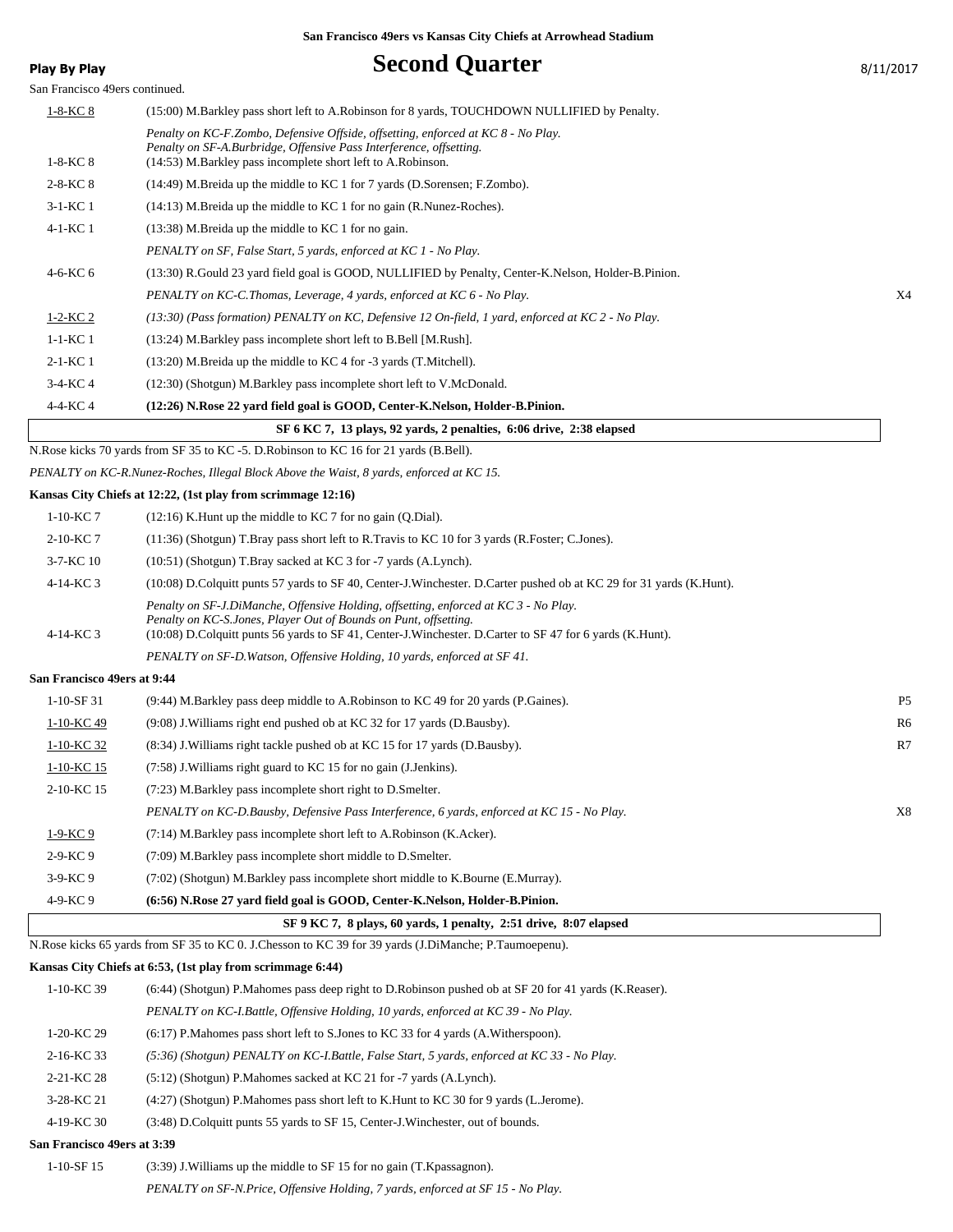|                            |                                                                                                      |                                                                                  |   |                    |   |   |        | San Francisco 49ers vs Kansas City Chiefs at Arrowhead Stadium |  |                |
|----------------------------|------------------------------------------------------------------------------------------------------|----------------------------------------------------------------------------------|---|--------------------|---|---|--------|----------------------------------------------------------------|--|----------------|
| $1-17-SF8$                 | (3:15) (Shotgun) M.Barkley pass short left to D.Carter to SF 8 for no gain (R.Nunez-Roches).         |                                                                                  |   |                    |   |   |        |                                                                |  |                |
| $2-17-SF8$                 | (2:38) (Shotgun) M.Barkley pass short middle to T.Taylor to SF 27 for 19 yards (D.White).            |                                                                                  |   |                    |   |   |        |                                                                |  | P <sub>9</sub> |
| 1-10-SF 27                 | (2:10) M.Barkley pass short right to T.Taylor to SF 34 for 7 yards (D.White).                        |                                                                                  |   |                    |   |   |        |                                                                |  |                |
| Two-Minute Warning         |                                                                                                      |                                                                                  |   |                    |   |   |        |                                                                |  |                |
| 2-3-SF 34                  | (2:00) (Shotgun) M.Breida up the middle to SF 39 for 5 yards (K.Pierre-Louis; S.Terrell).            |                                                                                  |   |                    |   |   |        |                                                                |  | R10            |
| 1-10-SF 39                 | (1:39) (Shotgun) M.Barkley pass short right to M.Breida to SF 44 for 5 yards.                        |                                                                                  |   |                    |   |   |        |                                                                |  |                |
| $2 - 5 - SF$ 44            | (1:33) (Shotgun) M.Breida up the middle to SF 48 for 4 yards (F.Zombo).                              |                                                                                  |   |                    |   |   |        |                                                                |  |                |
| $3-1-SF48$                 | (:55) M.Barkley pass short right to G.Celek to KC 28 for 24 yards (S.Terrell).                       |                                                                                  |   |                    |   |   |        |                                                                |  | P11            |
| 1-10-KC 28                 | (:55) (No Huddle, Shotgun) M.Barkley pass short right to J.Williams to KC 32 for -4 yards (K.Acker). |                                                                                  |   |                    |   |   |        |                                                                |  |                |
|                            | PENALTY on SF, Illegal Formation, 5 yards, enforced at KC 28 - No Play.                              |                                                                                  |   |                    |   |   |        |                                                                |  |                |
| $1-15-KC$ 33               |                                                                                                      | (:20) (Shotgun) M.Barkley pass incomplete short right to J.Williams (S.Terrell). |   |                    |   |   |        |                                                                |  |                |
| 2-15-KC 33                 | (:16) (Shotgun) M.Barkley sacked at KC 42 for -9 yards (D.King).                                     |                                                                                  |   |                    |   |   |        |                                                                |  |                |
|                            | Timeout #2 by SF at $00:09$ .                                                                        |                                                                                  |   |                    |   |   |        |                                                                |  |                |
|                            | Timeout #1 by KC at 00:09.                                                                           |                                                                                  |   |                    |   |   |        |                                                                |  |                |
| 3-24-KC 42                 | (09) (Shotgun) M.Barkley pass short right to M.Breida pushed ob at KC 33 for 9 yards (S.Terrell).    |                                                                                  |   |                    |   |   |        |                                                                |  |                |
| 4-15-KC 33                 | (:05) R.Gould 51 yard field goal is BLOCKED (R.Ali'ifua), Center-K.Nelson, Holder-B.Pinion.          |                                                                                  |   |                    |   |   |        |                                                                |  |                |
| <b>END OF QUARTER</b>      |                                                                                                      | Time                                                                             |   | <b>First Downs</b> |   |   |        | <b>Efficiencies</b>                                            |  |                |
|                            | <b>Score</b>                                                                                         | <b>Poss</b>                                                                      | R | P                  | X | т | 3 Down | 4 Down                                                         |  |                |
| <b>San Francisco 49ers</b> | 9                                                                                                    | 9:08                                                                             | 3 | 3                  | 2 | 8 | 1/5    | 0/0                                                            |  |                |

**Kansas City Chiefs 7 5:52 0 0 0 0 0/2 0/0**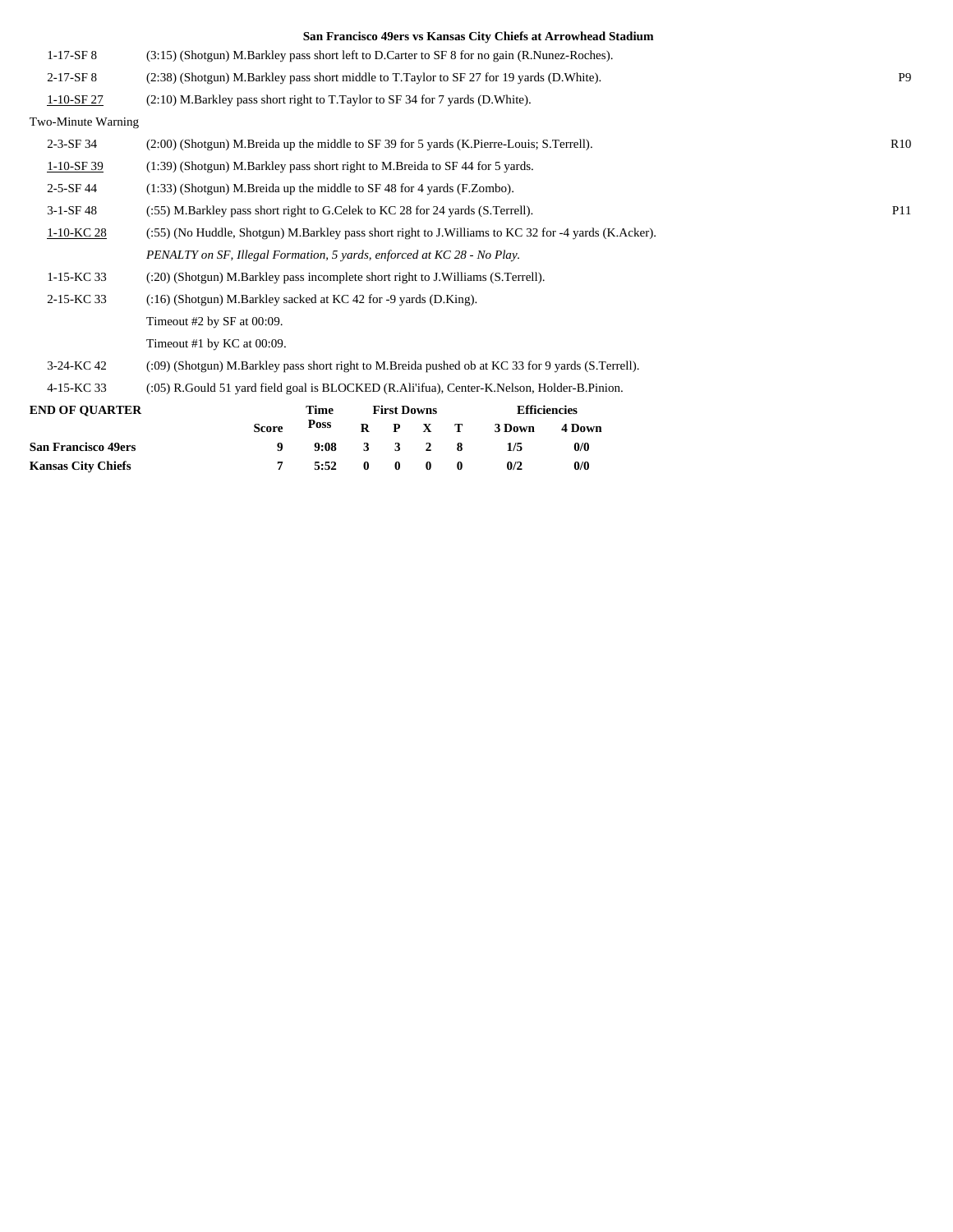## **Phird Quarter** 8/11/2017

| <b>Play By Play</b> |  |  |
|---------------------|--|--|
|---------------------|--|--|

SF elects to Receive, and KC elects to defend the East goal.

S.Ficken kicks 65 yards from KC 35 to end zone, Touchback.

#### **San Francisco 49ers at 15:00**

| $1-10-$ SF 25               | $(15:00)$ M. Breida right end to SF 27 for 2 yards (U. Eligwe).                                                 |  |  |  |
|-----------------------------|-----------------------------------------------------------------------------------------------------------------|--|--|--|
| $2 - 8 - SF 27$             | (14:24) C.Beathard pass incomplete short middle to K.Bourne (D.White).                                          |  |  |  |
| $3-8-$ SF 27                | $(14:19)$ (Shotgun) C.Beathard sacked at SF 19 for -8 yards (M.Rush).                                           |  |  |  |
| 4-16-SF 19                  | (13:40) B.Pinion punts 53 yards to KC 28, Center-K.Nelson. D.Robinson pushed ob at KC 37 for 9 yards (G.Celek). |  |  |  |
| Kansas City Chiefs at 13:28 |                                                                                                                 |  |  |  |
| 1-10-KC 37                  | $(13:28)$ (Run formation) PENALTY on SF, Defensive 12 On-field, 5 vards, enforced at KC 37 - No Play.           |  |  |  |

| SF 9 KC 10, 6 plays, 36 yards, 2 penalties, 2:58 drive, 4:30 elapsed |                                                                                                      |    |  |  |
|----------------------------------------------------------------------|------------------------------------------------------------------------------------------------------|----|--|--|
| $4 - 2 - SF 27$                                                      | (10:30) S.Ficken 45 yard field goal is GOOD, Center-J.Winchester, Holder-D.Colquitt.                 |    |  |  |
| $3-1-SF26$                                                           | $(11:15)$ (Shotgun) C. West left end to SF 27 for -1 yards (A.Calitro).                              |    |  |  |
| $2 - 1 - SF 26$                                                      | $(11:53)$ C. West up the middle to SF 26 for no gain (S. Thomas).                                    |    |  |  |
| $1-10-SF$ 35                                                         | (12:28) (Shotgun) P. Mahomes pass short left to S. Jones to SF 26 for 9 yards (R. Armstrong).        |    |  |  |
|                                                                      | PENALTY on SF-A.Calitro, Unnecessary Roughness, 15 yards, enforced at 50.                            | X9 |  |  |
| $2-3-KC$ 44                                                          | (12:52) (Shotgun) P. Mahomes pass short right to D. Thomas pushed ob at 50 for 6 yards (A. Calitro). | P8 |  |  |
| $1-5-KC$ 42                                                          | (13:28) (Shotgun) C. West left end to KC 44 for 2 yards (N. Nwachukwu).                              |    |  |  |
| .                                                                    |                                                                                                      |    |  |  |

S.Ficken kicks 70 yards from KC 35 to SF -5. V.Bolden to SF 21 for 26 yards (O.Charles).

### **San Francisco 49ers at 10:30, (1st play from scrimmage 10:25)**

|                            | San Francisco 49ers at 10:50, (1st play from scriminage 10:25)                                                                                   |                 |
|----------------------------|--------------------------------------------------------------------------------------------------------------------------------------------------|-----------------|
| $1-10-SF21$                | (10:25) C.Beathard pass short right to K.Bourne to SF 30 for 9 yards (D.Bausby).                                                                 |                 |
| $2-1-SF30$                 | (9:55) J. Williams up the middle to SF 39 for 9 yards (S. Terrell; D. Bausby).                                                                   | R <sub>12</sub> |
| $1-10-SF39$                | (9:22) J. Williams left end pushed ob at KC 44 for 17 yards (S. Terrell).                                                                        |                 |
|                            | PENALTY on SF-T.McCloskey, Offensive Holding, 10 yards, enforced at SF 39 - No Play.                                                             |                 |
| $1-20-SF29$                | (9:00) C.Beathard pass short middle to K.Bourne to SF 42 for 13 yards (D.Bausby; L.McQuay).                                                      |                 |
| 2-7-SF 42                  | (8:24) M.Breida left end pushed ob at KC 46 for 12 yards (K.Pierre-Louis).                                                                       | R13             |
| 1-10-KC 46                 | (7:56) C.Beathard pass incomplete deep middle to D.Carter (D.Bausby).                                                                            |                 |
| 2-10-KC 46                 | (7:49) J. Williams left end pushed ob at KC 42 for 4 yards (U. Eligwe).                                                                          |                 |
| 3-6-KC 42                  | (7:18) (Shotgun) C.Beathard pass incomplete short left to B.Bell (M.Rush) [M.Rush].                                                              |                 |
| 4-6-KC 42                  | (7:14) B.Pinion punt is BLOCKED by K.Pierre-Louis, Center-K.Nelson, RECOVERED by KC-K.Hunt at SF 20. K.Hunt to SF 8 for 12 yards<br>(V.Sunseri). |                 |
| Kansas City Chiefs at 7:02 |                                                                                                                                                  |                 |
| $1-8-SF8$                  | (7:02) (Shotgun) P.Mahomes pass incomplete short right to G.Escobar.                                                                             |                 |
| $2 - 8 - SF 8$             | (6:54) (Shotgun) P.Mahomes pass incomplete short left to G.Escobar.                                                                              |                 |
|                            | PENALTY on SF-C.James, Defensive Pass Interference, 6 yards, enforced at SF 8 - No Play.                                                         | X10             |
| $1 - 2 - SF2$              | $(6:50)$ C. West up the middle to SF 1 for 1 yard (D. Watson).                                                                                   |                 |
| $2-1-SF1$                  | (6:15) P.Mahomes pass short right to M.Kemp for 1 yard, TOUCHDOWN.                                                                               | <b>P11</b>      |
|                            | S. Ficken extra point is GOOD, Center-J. Winchester, Holder-D. Colquitt.                                                                         |                 |

## **SF 9 KC 17, 3 plays, 8 yards, 1 penalty, 0:54 drive, 8:52 elapsed** S.Ficken kicks 68 yards from KC 35 to SF -3. V.Bolden to SF 34 for 37 yards (J.Nelson).

|                            | San Francisco 49ers at 6:08, (1st play from scrimmage 6:03)                                                                     |     |
|----------------------------|---------------------------------------------------------------------------------------------------------------------------------|-----|
| $1-10-SF$ 34               | (6:03) J. Williams up the middle to SF 45 for 11 yards (E.Okine). Fumbled lateral by 3-C.Beathard. Recovery by 32O-J. Williams. | R14 |
| $1-10-SF$ 45               | $(5:15)$ (Run formation) PENALTY on SF-J.Flynn, False Start, 5 yards, enforced at SF 45 - No Play.                              |     |
|                            | Timeout #1 by SF at $04:46$ .                                                                                                   |     |
| $1-15-SF40$                | $(4:46)$ (Shotgun) J. Williams up the middle to SF 41 for 1 yard (E.Okine; U.Eligwe).                                           |     |
|                            | PENALTY on SF, Illegal Shift, 5 yards, enforced at SF 40 - No Play.                                                             |     |
| $1-20-SF35$                | (4.28) C.Beathard pass short right to D.Carter to SF 39 for 4 yards (A.Lampkin).                                                |     |
| $2-16-SF39$                | (3:47) (Shotgun) C.Beathard sacked at SF 30 for -9 yards (E.Okine).                                                             |     |
| $3-25-SF30$                | (3.13) (Shotgun) M.Breida up the middle to SF 39 for 9 yards (S.Terrell; J.March-Lillard).                                      |     |
| 4-16-SF 39                 | $(2:31)$ B. Pinion punts 47 yards to KC 14, Center-K. Nelson. G. Dieter to KC 14 for no gain (R. Mostert).                      |     |
| Kansas City Chiefs at 2:24 |                                                                                                                                 |     |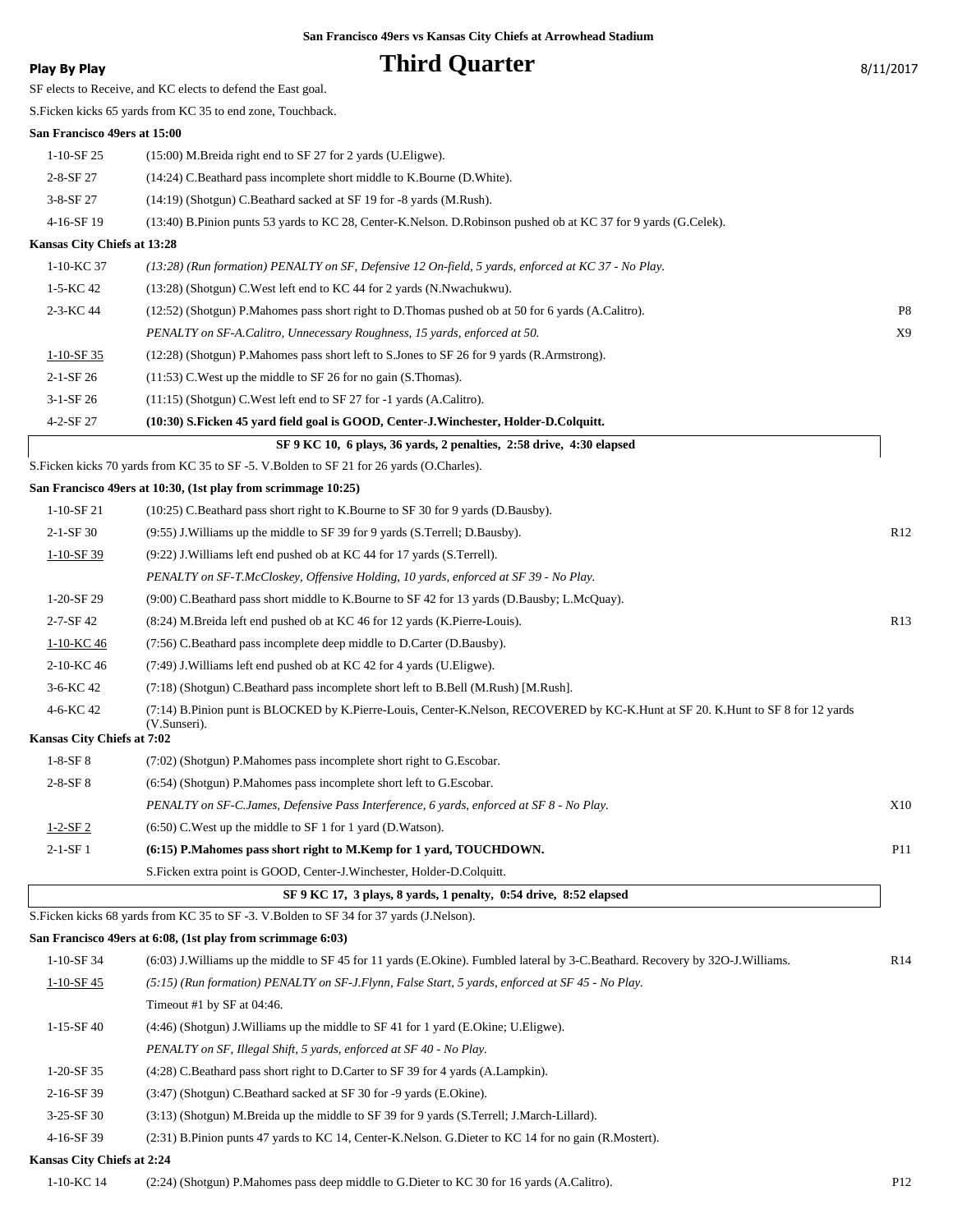*Penalty on SF-C.James, Defensive Offside, declined.*

1-10-KC 30 (2:00) (Shotgun) P.Mahomes pass incomplete short middle to G.Dieter.

2-10-KC 30 (1:54) (Shotgun) C.West up the middle to KC 34 for 4 yards (R.Blair).

3-6-KC 34 (1:15) (Shotgun) P.Mahomes scrambles left end pushed ob at KC 43 for 9 yards (J.DiManche).

*PENALTY on KC-J.Devey, Offensive Holding, 10 yards, enforced at KC 34 - No Play.*

3-16-KC 24 (:43) (Shotgun) P.Mahomes pass short right to O.Charles pushed ob at KC 28 for 4 yards (S.Thomas) [N.Nwachukwu].

4-12-KC 28 (:12) D.Colquitt punts 46 yards to SF 26, Center-J.Winchester. T.Taylor pushed ob at SF 33 for 7 yards (J.March-Lillard).

#### **San Francisco 49ers at 0:02**

1-10-SF 33 (:02) J.Williams up the middle to SF 35 for 2 yards (D.King).

| <b>END OF OUARTER</b>      |              | Time |              |              | <b>First Downs</b> |                | <b>Efficiencies</b> |        |  |
|----------------------------|--------------|------|--------------|--------------|--------------------|----------------|---------------------|--------|--|
|                            | <b>Score</b> | Poss |              |              | $R$ $P$ $X$ $T$    |                | 3 Down              | 4 Down |  |
| <b>San Francisco 49ers</b> |              | 8:46 | -3           | $\mathbf{0}$ | $\mathbf{0}$       | $\overline{3}$ | 0/3                 | 0/0    |  |
| <b>Kansas City Chiefs</b>  |              | 6:14 | $\mathbf{0}$ |              | 3 2 5              |                | 0/2                 | 0/0    |  |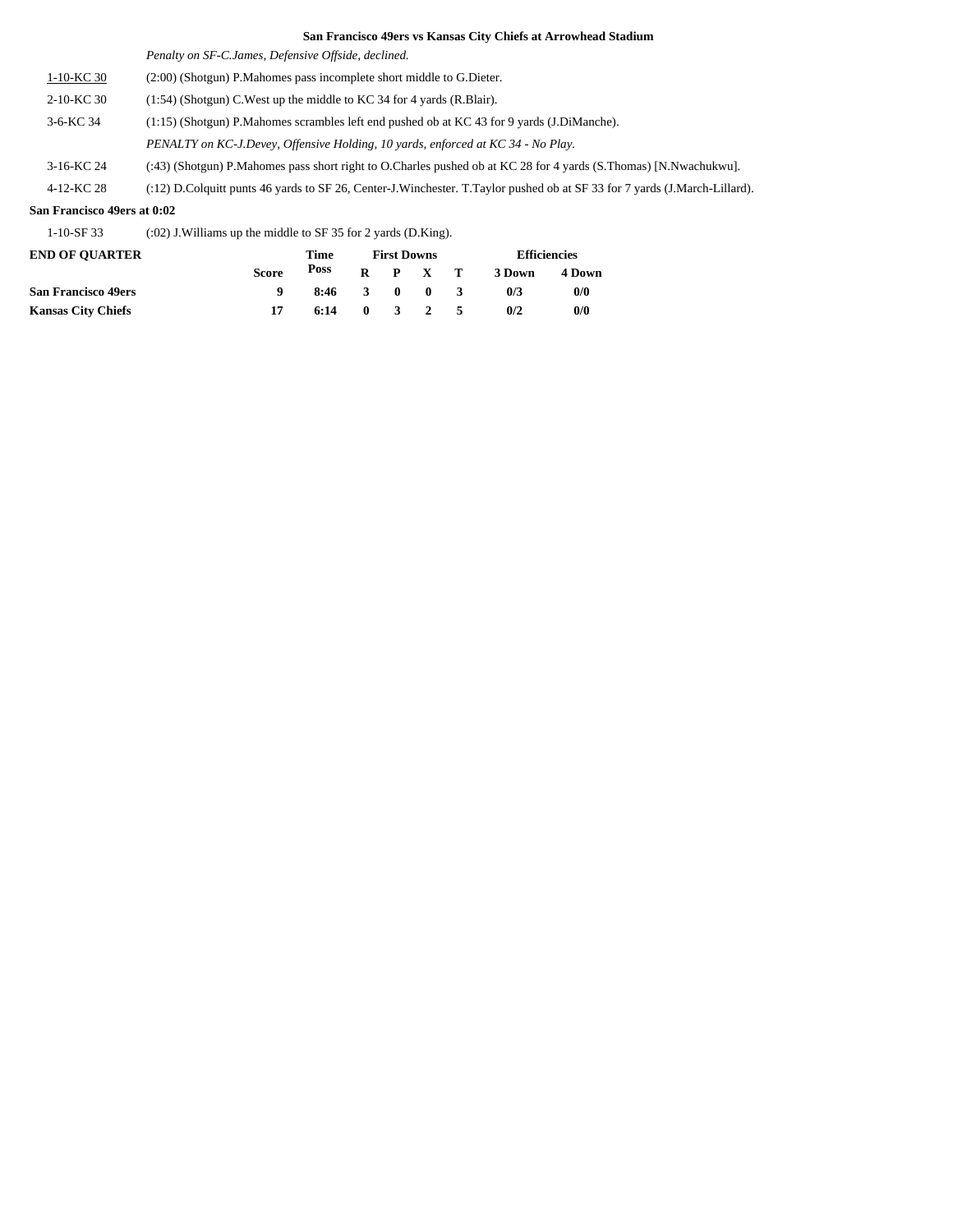| <b>Play By Play</b>            | <b>Fourth Quarter</b>                                                                                                                                                                                              | 8/11/2017       |
|--------------------------------|--------------------------------------------------------------------------------------------------------------------------------------------------------------------------------------------------------------------|-----------------|
| San Francisco 49ers continued. |                                                                                                                                                                                                                    |                 |
| $2 - 8 - SF 35$                | (15:00) C.Beathard pass deep middle to K.Bourne to KC 45 for 20 yards (K.Acker).                                                                                                                                   | P <sub>15</sub> |
| 1-10-KC 45                     | $(14:31)$ R. Mostert up the middle to KC 41 for 4 yards (J. March-Lillard).                                                                                                                                        |                 |
| 2-6-KC 41                      | (14:31) (Run formation) PENALTY on SF-J.Flynn, False Start, 5 yards, enforced at KC 41 - No Play.                                                                                                                  |                 |
| 2-11-KC 46                     | (13:47) C.Beathard pass incomplete short left to K.Bourne.                                                                                                                                                         |                 |
| 3-11-KC 46                     | (13:42) (Shotgun) C.Beathard pass deep left to K.Bourne for 46 yards, TOUCHDOWN [R.Ali'ifua].                                                                                                                      | P <sub>16</sub> |
|                                | Timeout #1 by KC at 13:31.                                                                                                                                                                                         |                 |
|                                | (Pass formation) TWO-POINT CONVERSION ATTEMPT. C.Beathard pass to K.Bourne is complete. ATTEMPT SUCCEEDS.                                                                                                          |                 |
|                                | SF 17 KC 17, 5 plays, 67 yards, 1:31 drive, 1:29 elapsed                                                                                                                                                           |                 |
|                                | B.Pinion kicks 71 yards from SF 35 to KC -6. K.Hunt to KC 17 for 23 yards (C.Hikutini).                                                                                                                            |                 |
|                                | PENALTY on SF-C.Hikutini, Offside on Free Kick, 5 yards, enforced at SF 35 - No Play.                                                                                                                              |                 |
|                                | B.Pinion kicks 70 yards from SF 30 to end zone, Touchback.                                                                                                                                                         |                 |
|                                | Kansas City Chiefs at 13:31, (1st play from scrimmage 13:24)                                                                                                                                                       |                 |
| 1-10-KC 25                     | (13:24) (Shotgun) J.Stave pass incomplete deep left to J.Chesson [D.Watson]. SF-R.Blair was injured during the play.                                                                                               |                 |
| 2-10-KC 25                     | (13:19) M.Kemp left end to KC 28 for 3 yards (A.Calitro). FUMBLES (A.Calitro), RECOVERED by SF-D.Jones at KC 25. D.Jones to KC 23 for<br>2 yards (O.Charles). Play was a backward lateral from P.Mahomes to M.Kemp |                 |
| San Francisco 49ers at 13:09   |                                                                                                                                                                                                                    |                 |
| 1-10-KC 23                     | $(13:09)$ R. Mostert left end to KC 20 for 3 yards $(T.Smith)$ .                                                                                                                                                   |                 |
| 2-7-KC 20                      | $(12:28)$ R. Mostert right end to KC 15 for 5 yards (D. King).                                                                                                                                                     |                 |
| 3-2-KC 15                      | $(11:43)$ R. Mostert left end to KC 2 for 13 yards (L. McQuay).                                                                                                                                                    | R17             |
|                                | PENALTY on KC-M.Swain, Defensive Holding, 1 yard, enforced at KC 2.                                                                                                                                                |                 |
| <u>1-1-KC 1</u>                | $(11:02)$ R. Mostert up the middle to KC 2 for -1 yards (E. Okine).                                                                                                                                                |                 |
| $2 - 2 - KC 2$                 | (10:41) C.Beathard pass short right to T.McCloskey for 2 yards, TOUCHDOWN.                                                                                                                                         | P <sub>18</sub> |
|                                | (Kick formation) PENALTY on KC, Defensive 12 On-field, 5 yards, enforced between downs.                                                                                                                            |                 |
|                                | N. Rose extra point is GOOD, Center-K. Nelson, Holder-B. Pinion.                                                                                                                                                   |                 |
|                                | SF 24 KC 17, 5 plays, 23 yards, 1 penalty, 2:28 drive, 4:19 elapsed                                                                                                                                                |                 |
|                                | R.Gould kicks 60 yards from SF 40 to KC 0. J.Chesson to KC 17 for 17 yards (K.Bibbs).                                                                                                                              |                 |
|                                | Kansas City Chiefs at 10:41, (1st play from scrimmage 10:35)                                                                                                                                                       |                 |
| 1-10-KC 17                     | $(10:35)$ C. Spiller up the middle to KC 21 for 4 yards (A. Calitro).                                                                                                                                              |                 |
| 2-6-KC 21                      | $(9.55)$ J.Stave pass short right to O.Charles to KC 29 for 8 yards (A.Calitro).                                                                                                                                   | P13             |
| 1-10-KC 29                     | (9:17) J. Stave pass incomplete short left to M. Kemp.                                                                                                                                                             |                 |
| 2-10-KC 29                     | (9:12) (Shotgun) C.Spiller up the middle to KC 34 for 5 yards (DO.Jones).                                                                                                                                          |                 |
| 3-5-KC 34                      | (8:34) (Shotgun) J.Stave pass short right to C.Spiller to KC 36 for 2 yards (DO.Jones).                                                                                                                            |                 |
| 4-3-KC 36                      | (8:02) D.Colquitt punts 46 yards to SF 18, Center-J.Winchester. T.Taylor to SF 25 for 7 yards (D.Redding).                                                                                                         |                 |
|                                | PENALTY on SF-A.Jackson, Illegal Block Above the Waist, 10 yards, enforced at SF 18.<br>Penalty on SF, Illegal Substitution, declined.                                                                             |                 |
| San Francisco 49ers at 7:52    |                                                                                                                                                                                                                    |                 |
| $1-10-SF8$                     | $(7:52)$ R. Mostert up the middle to SF 9 for 1 yard (E. Okine).                                                                                                                                                   |                 |
| 2-9-SF9                        | $(7:07)$ R. Mostert up the middle to SF 16 for 7 yards (K. Acker).                                                                                                                                                 |                 |
| $3-2-SF16$                     | $(6:25)$ C.Beathard pass short middle to T.Taylor to SF 23 for 7 yards (A.Lampkin) [D.King].                                                                                                                       | P <sub>19</sub> |
| $1-10-SF23$                    | (5:36) R.Mostert up the middle to SF 29 for 6 yards (M.Swain; T.Kpassagnon).                                                                                                                                       |                 |
| 2-4-SF 29                      | (4:53) R. Mostert up the middle to SF 36 for 7 yards (M. Swain; U. Eligwe).                                                                                                                                        | R <sub>20</sub> |
| $1-10-SF36$                    | $(4:10)$ R. Mostert up the middle to KC 45 for 19 yards (A. Lampkin).                                                                                                                                              | R <sub>21</sub> |
| $1-10-KC$ 45                   | $(3:27)$ R. Mostert left end to KC 38 for 7 yards $(T.Smith)$ .                                                                                                                                                    |                 |
| 2-3-KC 38                      | $(2:41)$ R. Mostert up the middle to KC 29 for 9 yards (K. Acker; U. Eligwe).                                                                                                                                      | R <sub>22</sub> |
| Two-Minute Warning             |                                                                                                                                                                                                                    |                 |
| $1-10-KC$ 29                   | $(2:00)$ R. Mostert right guard to KC 26 for 3 yards (M. Rush).                                                                                                                                                    |                 |
|                                | Timeout #2 by KC at 01:54.                                                                                                                                                                                         |                 |
| 2-7-KC 26                      | $(1:54)$ R. Mostert left guard to KC 23 for 3 yards (M. Swain).                                                                                                                                                    |                 |
|                                | Timeout #3 by KC at $01:46$ .                                                                                                                                                                                      |                 |
| 3-4-KC 23                      | (1:46) R.Mostert up the middle to KC 20 for 3 yards (U.Eligwe).                                                                                                                                                    |                 |

Timeout #2 by SF at 01:00.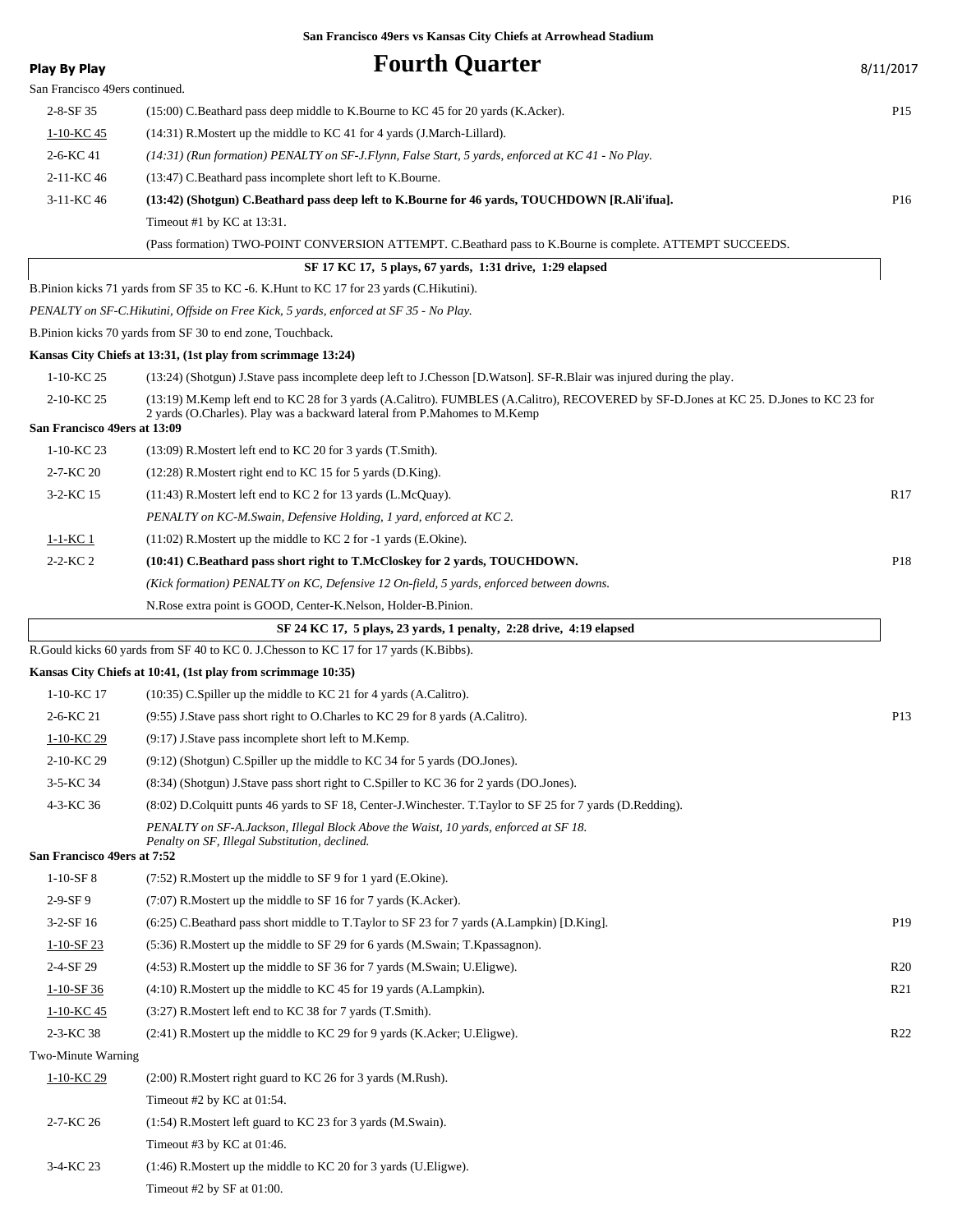### **SF 27 KC 17, 12 plays, 72 yards, 6:56 drive, 14:04 elapsed**

R.Gould kicks 71 yards from SF 35 to KC -6. J.Chesson to KC 16 for 22 yards (A.Calitro).

*Penalty on KC-A.Tiller, Illegal Substitution, declined.*

#### **Kansas City Chiefs at 0:56, (1st play from scrimmage 0:49)**

| San Francisco 49ers at 0:15 |                                                                                                                         |  |  |  |
|-----------------------------|-------------------------------------------------------------------------------------------------------------------------|--|--|--|
| 4-10-KC 16                  | (:33) D.Colquitt punts 54 yards to SF 30, Center-J.Winchester. T.Taylor to KC 37 for 33 yards (R.Travis: J.Winchester). |  |  |  |
| 3-10-KC 16                  | (:41) (Shotgun) J.Stave pass incomplete deep middle to T.Jones.                                                         |  |  |  |
| 2-10-KC 16                  | (:46) (Shotgun) J.Stave pass incomplete short middle to D.Redding.                                                      |  |  |  |
| $1-10-KC$ 16                | (:49) (Shotgun) J.Stave pass incomplete short left to R.Wheelwright (C.James).                                          |  |  |  |
|                             |                                                                                                                         |  |  |  |

1-10-KC 37 (:15) C.Beathard kneels to KC 38 for -1 yards.

| <b>END OF OUARTER</b>      |              | Time  | <b>First Downs</b>  |              |                 |  | <b>Efficiencies</b> |        |
|----------------------------|--------------|-------|---------------------|--------------|-----------------|--|---------------------|--------|
|                            | <b>Score</b> | Poss  |                     |              | $R$ $P$ $X$ $T$ |  | 3 Down              | 4 Down |
| <b>San Francisco 49ers</b> | 27           | 11:08 |                     |              | 4 4 0 8         |  | 3/4                 | 0/0    |
| <b>Kansas City Chiefs</b>  |              | 3:52  | $\bullet$ $\bullet$ | $\mathbf{1}$ | - 0             |  | 0/2                 | 0/0    |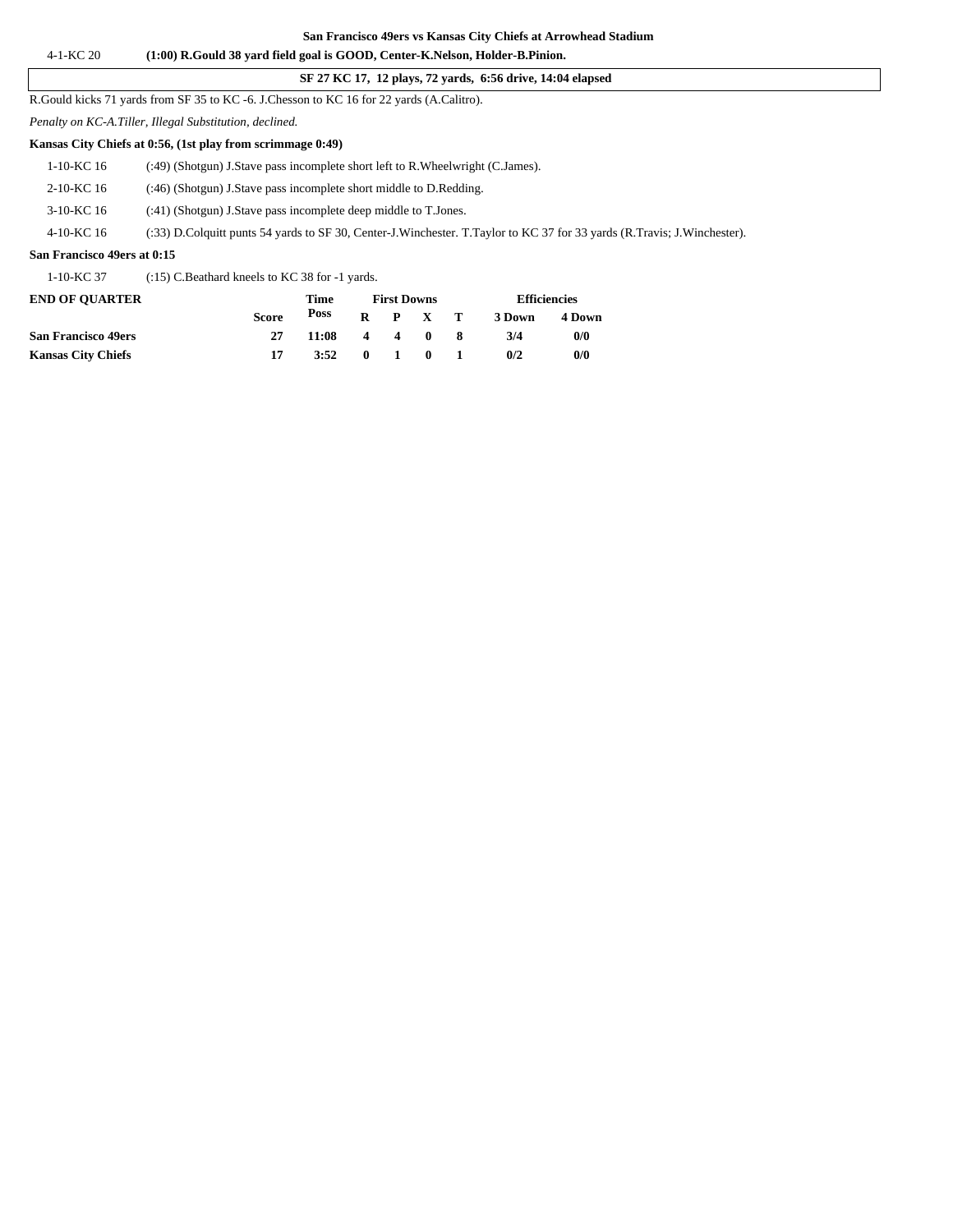# **Miscellaneous Statistics Report**

**San Francisco 49ers vs Kansas City Chiefs 8/11/2017 at Arrowhead Stadium**

## **Ten Longest Plays for San Francisco 49ers**

| Yards | Otr | <b>Play Start</b> | <b>Play Description</b>                                                                       |
|-------|-----|-------------------|-----------------------------------------------------------------------------------------------|
| 63    |     | 2-10-SF 18        | (2:24) M.Barkley pass short left to A.Robinson pushed ob at KC 19 for 63 yards (S.Nelson).    |
| 46    |     | 4 3-11-KC 46      | (13:42) (Shotgun) C.Beathard pass deep left to K.Bourne for 46 yards, TOUCHDOWN [R.Ali'ifua]. |
| 24    |     | 2 $3 - 1 - SF$ 48 | (:55) M.Barkley pass short right to G.Celek to KC 28 for 24 yards (S.Terrell).                |
| 20    |     | 2 1-10-SF 31      | (9:44) M.Barkley pass deep middle to A.Robinson to KC 49 for 20 yards (P.Gaines).             |
| 20    |     | 4 2-8-SF 35       | (15:00) C.Beathard pass deep middle to K.Bourne to KC 45 for 20 yards (K.Acker).              |
| 19    |     | 2 2-17-SF 8       | (2:38) (Shotgun) M.Barkley pass short middle to T.Taylor to SF 27 for 19 yards (D.White).     |
| 19    |     | 4 1-10-SF 36      | (4:10) R. Mostert up the middle to KC 45 for 19 yards (A. Lampkin).                           |
| 17    |     | 2 1-10-KC 49      | (9:08) J. Williams right end pushed ob at KC 32 for 17 yards (D. Bausby).                     |
| 17    |     | 2 1-10-KC 32      | (8:34) J. Williams right tackle pushed ob at KC 15 for 17 yards (D. Bausby).                  |
| 14    |     | $1 - 10 - SF - 4$ | (3:28) M.Barkley pass short right to M.Goodwin pushed ob at SF 18 for 14 yards (S.Nelson).    |

**Ten Longest Plays for Kansas City Chiefs**

| Yards | 0tr | Play Start        | <b>Play Description</b>                                                                           |
|-------|-----|-------------------|---------------------------------------------------------------------------------------------------|
| 32    |     | 1-10-KC 25        | (15:00) A.Smith pass deep right to T.Hill ran ob at SF 43 for 32 yards.                           |
| 29    |     | 2-11-KC 16        | (9:28) T.Bray pass deep left to C.Conley pushed ob at KC 45 for 29 yards (R.Robinson).            |
| 25    |     | $3 - 7 - SF$ 40   | (13:39) (Shotgun) A.Smith up the middle to SF 30 for 10 yards (L.Jerome).                         |
| 21    |     | 3 2-3-KC 44       | (12:52) (Shotgun) P.Mahomes pass short right to D.Thomas pushed ob at 50 for 6 yards (A.Calitro). |
| 17    |     | 1 $2 - 3 - KC$ 42 | (5:18) (Shotgun) T.Bray pass short middle to C.Conley to SF 41 for 17 yards (L.Jerome).           |
| 16    |     | 3 1-10-KC 14      | (2:24) (Shotgun) P.Mahomes pass deep middle to G.Dieter to KC 30 for 16 yards (A.Calitro).        |
| 9     |     | $3-6-SF$ 11       | (12:31) (Shotgun) A.Smith pass short right to S.Ware to SF 2 for 9 yards (R.Foster; N.Bowman).    |
| 9     |     | 2 3-28-KC 21      | (4:27) (Shotgun) P.Mahomes pass short left to K.Hunt to KC 30 for 9 yards (L.Jerome).             |
| 9     |     | 3 1-10-SF 35      | (12:28) (Shotgun) P.Mahomes pass short left to S.Jones to SF 26 for 9 yards (R.Armstrong).        |
| 8     |     | 4 2-6-KC 21       | (9:55) J.Stave pass short right to O.Charles to KC 29 for 8 yards (A.Calitro).                    |

|                | <b>Touchdown Scoring Information</b> | <b>Offense</b> | <b>Defense</b> Special Teams |
|----------------|--------------------------------------|----------------|------------------------------|
| <b>VISITOR</b> | San Francisco 49ers                  |                |                              |
| <b>HOME</b>    | Kansas City Chiefs                   |                |                              |

### **Player Scoring Information**

|           | Club Player | TD | Rush<br>TD | TD       |   | Rec KO TD Punt Int TD<br>TD |   | Fum<br>TD | Misc<br>TD     | FG | XP | 2Pt<br>Rush | Rec          |              | 2Pt Sfty Points |
|-----------|-------------|----|------------|----------|---|-----------------------------|---|-----------|----------------|----|----|-------------|--------------|--------------|-----------------|
| SF        | K.Bourne    | 0  | 0          |          | 0 | 0                           | 0 | 0         | 0              | 0  | 0  | 0           |              | $\Omega$     | 8               |
| <b>SF</b> | N.Rose      | 0  | 0          | 0        | 0 | 0                           | 0 | 0         | $\overline{0}$ | 2  |    | 0           | 0            | 0            |                 |
| SF        | T.McCloskey | 0  | 0          |          | 0 | 0                           | 0 | 0         | $\mathbf 0$    | 0  | 0  | 0           | 0            | $\mathbf{0}$ | 6               |
| SF        | R.Gould     | 0  | 0          | 0        | 0 | 0                           | 0 | 0         | $\Omega$       | 2  | 0  | 0           | $\mathbf{0}$ | 0            | 6               |
| KC        | S.Ware      | 0  |            | $\Omega$ | 0 | 0                           | 0 | 0         | 0              | 0  | 0  | 0           | 0            | 0            | -6              |
| КC        | M.Kemp      | 0  | 0          |          |   | 0                           | 0 | 0         | $\mathbf{0}$   | 0  | 0  | 0           | 0            | $\mathbf{0}$ | 6               |
| КC        | S.Ficken    | 0  |            | $\Omega$ |   | 0                           | 0 | 0         | $\mathbf{0}$   |    |    | 0           | 0            | $\mathbf{0}$ | 5               |

| <b>Possession Detail</b>    | <b>First Half</b> |      | <b>Second Half</b> |       | Game           |       |  |  |
|-----------------------------|-------------------|------|--------------------|-------|----------------|-------|--|--|
|                             | <b>Visitor</b>    | Home | Visitor            | Home  | <b>Visitor</b> | Home  |  |  |
| Largest Lead                |                   |      | 10                 | 8     | 10             | 8     |  |  |
| Drives Leading              |                   |      |                    |       | 4              | 5     |  |  |
| Time of Possession Leading  | 3:39              | 8:01 | 8:43               | 3:16  | 12:22          | 11:17 |  |  |
| Largest Deficit             | -7                | $-2$ | -8                 | $-10$ | -8             | $-10$ |  |  |
| Drives Trailing             | 4                 |      | 3                  |       |                | 4     |  |  |
| Time of Possession Trailing | 11:44             | 3:14 | 8:43               | 6:28  | 20:27          | 9:42  |  |  |
| Times Score Tied Up         |                   | 0    |                    |       |                |       |  |  |
| Lead Changes                |                   |      |                    |       |                | 4     |  |  |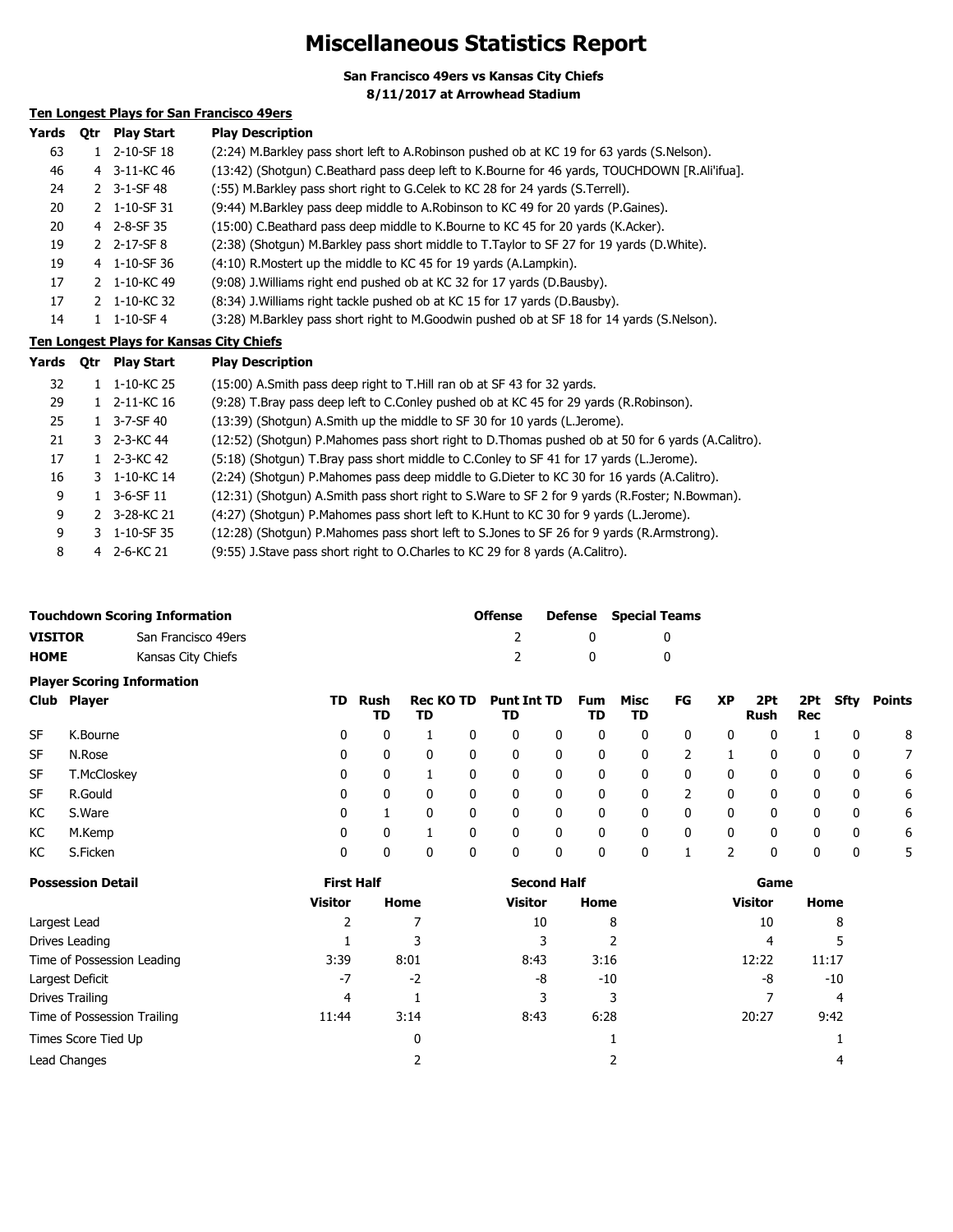## **Playtime Percentage**

*Percent of playtime per player on offense, defense and special teams*

|                | <b>San Francisco 49ers</b> |    |       |                |        |                      |     |                   | <b>Kansas City Chiefs</b> |    |     |                |     |                      |     |  |
|----------------|----------------------------|----|-------|----------------|--------|----------------------|-----|-------------------|---------------------------|----|-----|----------------|-----|----------------------|-----|--|
|                | <b>Offense</b>             |    |       | <b>Defense</b> |        | <b>Special Teams</b> |     |                   | <b>Offense</b>            |    |     | <b>Defense</b> |     | <b>Special Teams</b> |     |  |
| J Flynn        | G                          | 76 | 92%   |                |        |                      |     | M Person          | C                         | 25 | 48% |                |     | 2                    | 6%  |  |
| G Gilliam      | T                          | 59 | 71%   |                |        | 5                    |     | 15% A Tiller      | G                         | 23 | 44% |                |     | 2                    | 6%  |  |
| N Price        | T                          | 58 | 70%   |                |        | 7                    |     | 21% J Devey       | G                         | 23 | 44% |                |     | $\overline{2}$       | 6%  |  |
| J Theus        | Τ                          | 52 | 63%   |                |        | $\overline{7}$       |     | 21% J Reid        | Τ                         | 23 | 44% |                |     | $\overline{2}$       | 6%  |  |
| T Barnes       | С                          | 52 | 63%   |                |        | 7                    |     | 21% P Mahomes     | QB                        | 20 | 38% |                |     |                      |     |  |
| E Magnuson     | T                          | 41 | 49%   |                |        | $\overline{7}$       |     | 21% D Harris      | <b>TE</b>                 | 19 | 37% |                |     | 9                    | 26% |  |
| C Beathard     | QB                         | 41 | 49%   |                |        |                      |     | R Travis          | <b>TE</b>                 | 19 | 37% |                |     | 8                    | 24% |  |
| V McDonald     | TE                         | 37 | 45%   |                |        | 2                    |     | 6% S Jones        | <b>WR</b>                 | 19 | 37% |                |     | 7                    | 21% |  |
| K Bourne       | <b>WR</b>                  | 35 | 42%   |                |        | $\mathbf{1}$         | 3%  | M Morse           | C                         | 19 | 37% |                |     | 1                    | 3%  |  |
| M Barkley      | QB                         | 35 | 42%   |                |        |                      |     | <b>B</b> Witzmann | T                         | 19 | 37% |                |     | 1                    | 3%  |  |
| <b>B</b> Bell  | TE                         | 34 | 41%   |                |        | 18                   | 53% | L Duvernay-Tardif | G                         | 19 | 37% |                |     | 1                    | 3%  |  |
| D Carter       | <b>WR</b>                  | 28 | 34%   |                |        | 10                   | 29% | E Fisher          | T                         | 19 | 37% |                |     | 1                    | 3%  |  |
| T Taylor       | <b>WR</b>                  | 28 | 34%   |                |        | 3                    | 9%  | M Schwartz        | $\mathsf{T}$              | 19 | 37% |                |     | 1                    | 3%  |  |
| M Breida       | <b>RB</b>                  | 28 | 34%   |                |        |                      |     | D Hawkins         | $\mathsf T$               | 19 | 37% |                |     |                      |     |  |
| T McCloskey    | FB                         | 27 | 33%   |                |        | 1                    | 3%  | D Robinson        | <b>WR</b>                 | 18 | 35% |                |     | 7                    | 21% |  |
| J Williams     | <b>RB</b>                  | 25 | 30%   |                |        |                      |     | S Ware            | FB                        | 18 | 35% |                |     | $\mathbf{1}$         | 3%  |  |
| G Celek        | TE                         | 24 | 29%   |                |        | 8                    | 24% | G Escobar         | <b>TE</b>                 | 16 | 31% |                |     | 9                    | 26% |  |
| V Bolden       | <b>WR</b>                  | 24 | 29%   |                |        | 6                    | 18% | M Kemp            | <b>WR</b>                 | 15 | 29% |                |     | 7                    | 21% |  |
| D Williams     | Τ                          | 24 | 29%   |                |        | 3                    | 9%  | J Chesson         | <b>WR</b>                 | 14 | 27% |                |     | 11                   | 32% |  |
| R Mostert      | RB                         | 23 | 28%   |                |        | 9                    | 26% | C West            | RB                        | 14 | 27% |                |     | 5                    | 15% |  |
| D Smelter      | <b>WR</b>                  | 20 | 24%   |                |        | 10                   | 29% | I Battle          | $\mathsf T$               | 14 | 27% |                |     | $\overline{2}$       | 6%  |  |
| A Lauderdale   | T                          | 17 | 20%   |                |        | 3                    | 9%  | C Conley          | <b>WR</b>                 | 14 | 27% |                |     |                      |     |  |
| A Robinson     | <b>WR</b>                  | 15 | 18%   |                |        |                      |     | T Bray            | QB                        | 14 | 27% |                |     |                      |     |  |
| L Paulsen      | <b>TE</b>                  | 14 | 17%   |                |        | 5                    | 15% | O Charles         | TE                        | 13 | 25% |                |     | 12                   | 35% |  |
| C Hikutini     | <b>TE</b>                  | 11 | 13%   |                |        | 9                    | 26% | T Hill            | <b>WR</b>                 | 12 | 23% |                |     |                      |     |  |
| A Burbridge    | <b>WR</b>                  | 11 | 13%   |                |        | 6                    | 18% | A Wilson          | <b>WR</b>                 | 11 | 21% |                |     | 3                    | 9%  |  |
| M Goodwin      | <b>WR</b>                  | 8  | 10%   |                |        |                      |     | D Thomas          | <b>WR</b>                 | 10 | 19% |                |     | 7                    | 21% |  |
| D Kilgore      | C                          | 7  | 8%    |                |        | 1                    | 3%  |                   | T                         |    | 19% |                |     | 2                    | 6%  |  |
| <b>B</b> Fusco | G                          | 7  | 8%    |                |        | 1                    | 3%  | J Cheek           |                           | 10 |     |                |     |                      |     |  |
| T Brown        | Τ                          | 7  | 8%    |                |        | 1                    | 3%  | J Stave           | QΒ                        | 10 | 19% |                |     |                      |     |  |
| J Staley       | Τ                          | 7  | 8%    |                |        | 1                    | 3%  | J James           | $\mathsf{T}$              | 10 | 19% |                |     |                      |     |  |
| Z Beadles      | G                          | 7  | 8%    |                |        | 1                    | 3%  | D Mama            | G                         | 10 | 19% |                |     |                      |     |  |
| <b>B</b> Hoyer | QB                         | 7  | 8%    |                |        |                      |     | K Hunt            | <b>RB</b>                 | 9  | 17% |                |     | 10                   | 29% |  |
| C Hyde         | <b>RB</b>                  | 7  | 8%    |                |        |                      |     | C Spiller         | <b>RB</b>                 | 8  | 15% |                |     | $\overline{7}$       | 21% |  |
| J Kerley       | <b>WR</b>                  | 6  | 7%    |                |        | 1                    | 3%  | G Dieter          | <b>WR</b>                 | 8  | 15% |                |     | 7                    | 21% |  |
| K Juszczyk     | FB                         | 4  | 5%    |                |        |                      |     | Z Fulton          | G                         | 8  | 15% |                |     | 1                    | 3%  |  |
| P Garcon       | <b>WR</b>                  | 4  | 5%    |                |        |                      |     | A Smith           | QB                        | 8  | 15% |                |     |                      |     |  |
| T Patrick      | <b>WR</b>                  | 2  | 2%    |                |        | 1                    | 3%  | A Sherman         | FB                        | 7  | 13% |                |     | 6                    | 18% |  |
| R Levy         | G                          | 1  | $1\%$ |                |        | 3                    | 9%  | T Jones           | <b>WR</b>                 | 5  | 10% |                |     | 5                    | 15% |  |
| L Jerome       | S                          |    |       | 33             | 63%    | 8                    | 24% | T Stevens         | <b>WR</b>                 | 4  | 8%  |                |     | 2                    | 6%  |  |
| A Witherspoon  | DB                         |    |       | 28             | 54%    | 7                    | 21% | R Wheelwright     | <b>WR</b>                 | 4  | 8%  |                |     | 1                    | 3%  |  |
| S Thomas       | DE                         |    |       | 28             | 54%    | 2                    | 6%  | D Redding         | <b>RB</b>                 | 3  | 6%  |                |     | 4                    | 12% |  |
| K Reaser       | CB                         |    |       | 27             | 52%    | 5                    | 15% | M Rush            | LB                        |    |     | 73             | 88% | 7                    | 21% |  |
| R Foster       | LB                         |    |       | 27             | 52%    | 1                    | 3%  | T Kpassagnon      | DE                        |    |     | 49             | 59% | 7                    | 21% |  |
| C James        | S                          |    |       |                | 25 48% | 14                   |     | 41% E Okine       | LB                        |    |     | 43             | 52% | 4                    | 12% |  |